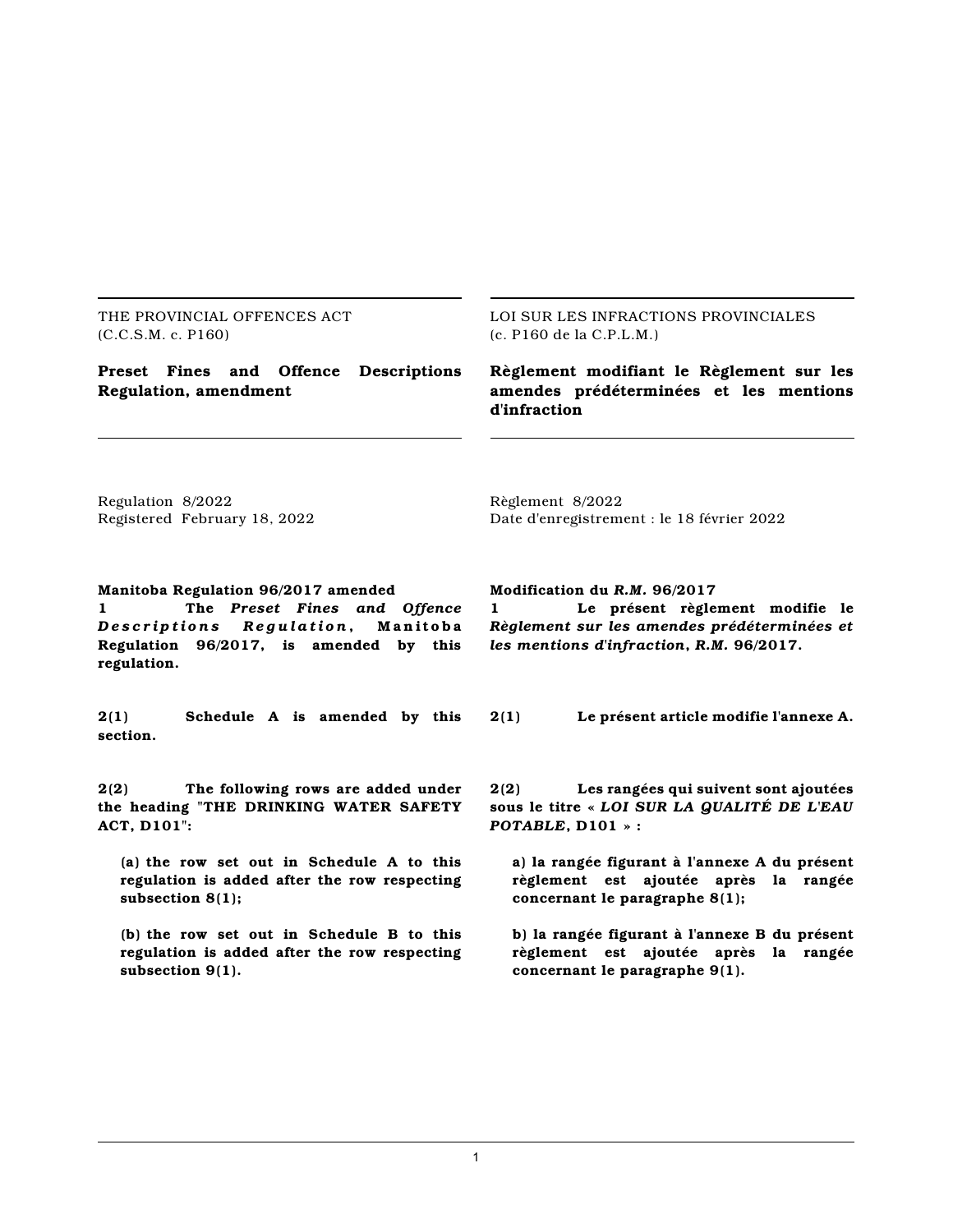**2(3) The heading "MAN. REG. 41/2007 DRINKING WATER QUALITY STANDARDS REGULATION" and the rows between it and the heading "MAN. REG. 40/2007 DRINKING WATER SAFETY REGULATION" are replaced with the heading and rows set out in Schedule C to this regulation.**

**2(4) The row set out in Schedule D to this regulation is added under the heading "MAN. REG. 40/2007 DRINKING WATER SAFETY REGULATION", after the row respecting subsection 34(1).**

**2(5) The rows respecting subsections 41(1) and (2) under the heading "MAN. REG. 40/2007 DRINKING WATER SAFETY REGULATION" are replaced with the row set out in Schedule E to this regulation.**

**2(6) The heading and rows set out in Schedule F to this regulation are added before the heading "THE FISHERIES ACT, F90".**

**2(7) The heading "MAN. REG. 72/2007 DRIVERS HOURS OF SERVICE REGULATION" and all rows between it and the heading "MAN. R E G . 1 8 0 /2 0 0 0 D R IV E R 'S L I C E N C E REGULATION" are replaced with the heading and rows set out in Schedule G to this regulation.**

**2(3) L e tit r e «** *R . M .* **4 1 / 2 0 0 7** *RÈGLEMENT SUR LES NORMES DE QUALITÉ DE L'EAU POTABLE* **» ainsi que les rangées comprises entre ce titre et le titre «** *R.M.* **40/2007** *RÈGLEMENT SUR LA QUALITÉ DE L'EAU POTABLE* **» sont remplacés par le titre et les rangées figurant à l'annexe C du présent règlement.**

**2(4) La rangée figurant à l'annexe D du présent règlement est ajoutée après la rangée concernant le paragraphe 34(1) figurant sous le titre «** *R.M.* **40/2007** *RÈGLEMENT SUR LA QUALITÉ DE L'EAU POTABLE* **».**

**2(5) Les rangées concernant les paragraphes 41(1) et (2) figurant sous le titre «** *R.M.* **40/2007** *RÈGLEMENT SUR LA QUALITÉ DE L'EAU POTABLE* **» sont remplacées par la rangée figurant à l'annexe E du présent règlement.**

**2(6) Le titre et les rangées figurant à l'annexe F du présent règlement sont ajoutés avant le titre «** *LOI SUR LA PÊCHE***, F90 ».**

**2(7) Le titre «** *R.M.* **72/2007** *RÈGLEMENT SUR LES HEURES DE SERVICE DES CONDUCTEURS* **» ainsi que les rangées comprises entre ce titre et le titre «** *R.M.* **180/2000** *RÈGLEMENT SUR LES PERMIS DE CONDUIRE* **» sont remplacés par le titre et les rangées figurant à l'annexe G du présent règlement.**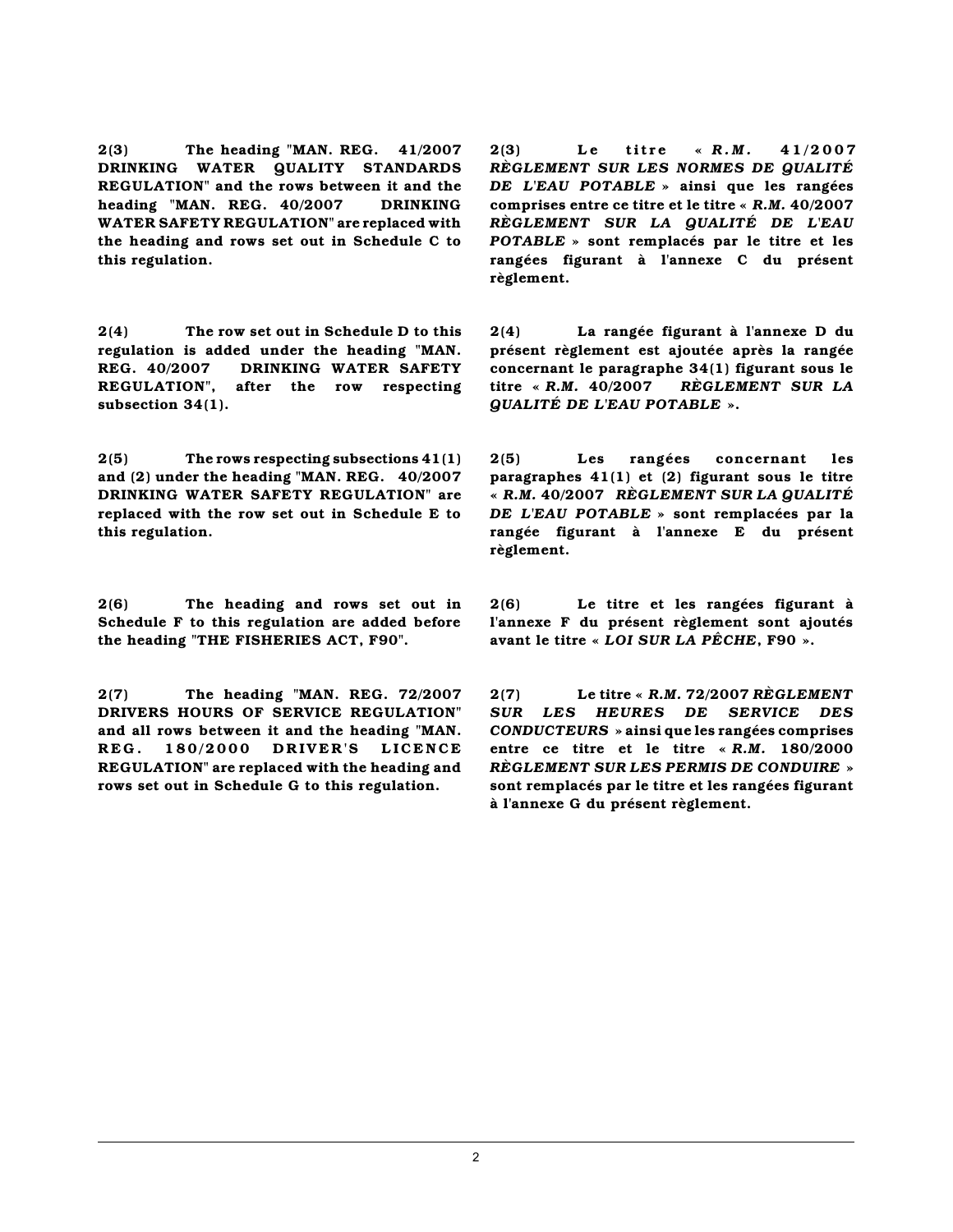#### SCHEDULE A (Clause 2(2)(a))

| Provision | Authorized abbreviated<br>description                                     | Offender<br>category<br>(if applicable) | Total fine<br>category or<br>amount &<br>(if applicable) notes |
|-----------|---------------------------------------------------------------------------|-----------------------------------------|----------------------------------------------------------------|
| 8(2)      | Operate a semi-public water system without a<br>current operating licence | Indiv<br>Corp                           | Н<br>J                                                         |

#### SCHEDULE B (Clause 2(2)(b))

| Provision | Authorized abbreviated<br>description                                                                                                | Offender<br>category<br>(if applicable) | Total fine<br>category or<br>amount &<br>(if applicable) notes |
|-----------|--------------------------------------------------------------------------------------------------------------------------------------|-----------------------------------------|----------------------------------------------------------------|
| 17(4)     | As a water supplier, fail to give notice of a boil<br>water advisory by the method required by the<br>person who issued the advisory | Indiv<br>Corp                           | H<br>J                                                         |

## SCHEDULE C

#### (Subsection 2(3))

|           |                        | Offender        | Total fine                     |
|-----------|------------------------|-----------------|--------------------------------|
| Provision | Authorized abbreviated | category        | category or                    |
|           | description            | (if applicable) | amount &                       |
|           |                        |                 | $\lceil$ (if applicable) notes |

## **MAN. REG. 41/2007 DRINKING WATER QUALITY STANDARDS REGULATION**

| 8 | As a public water supplier, fail to submit a      | Indiv |  |
|---|---------------------------------------------------|-------|--|
|   | compliance plan to the director as required       | Corp  |  |
|   | As a semi-public water supplier, fail to submit a | Indiv |  |
|   | compliance plan to the director as required       | Corp  |  |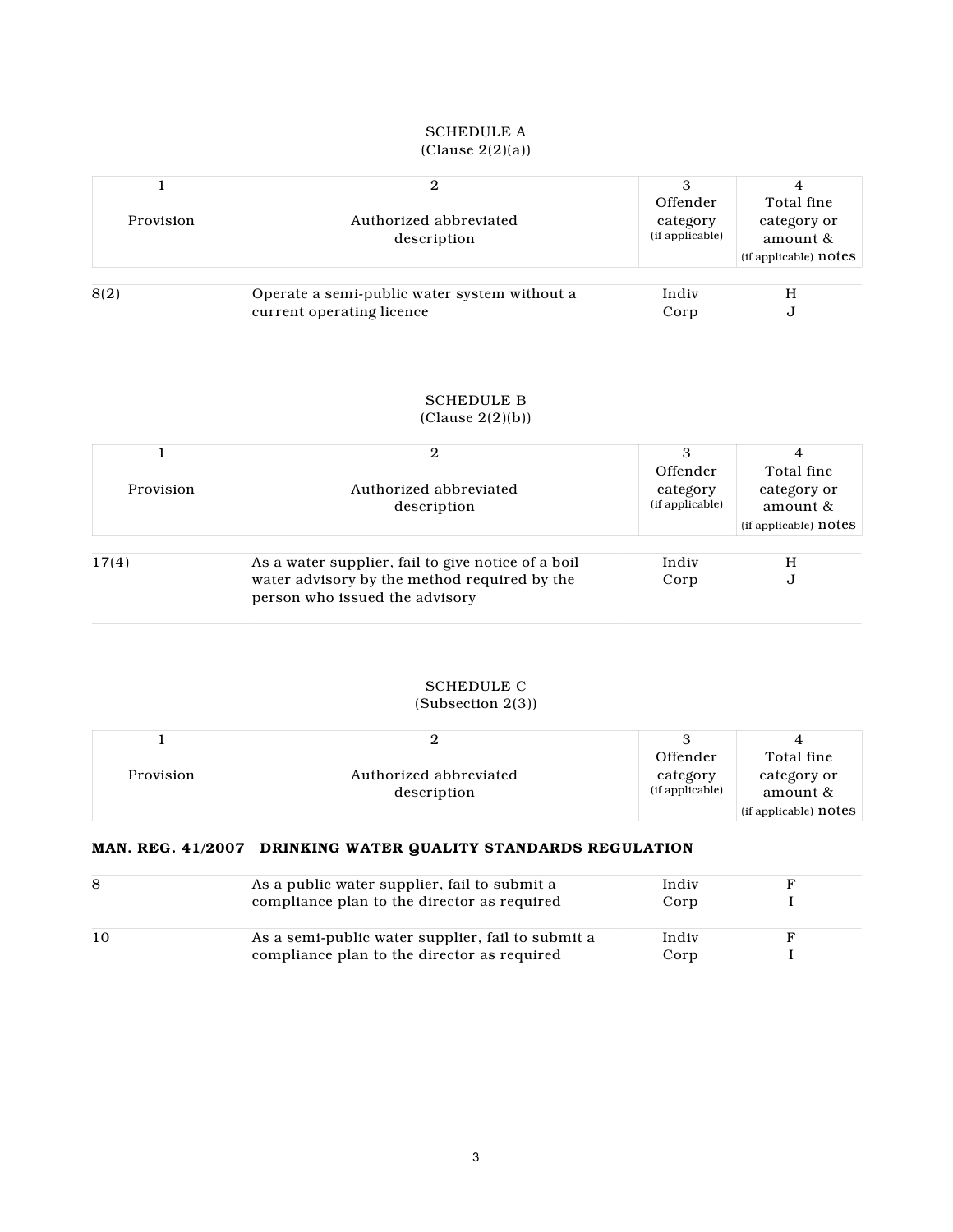# SCHEDULE D

|           |                                                                                                     | Offender        | Total fine            |
|-----------|-----------------------------------------------------------------------------------------------------|-----------------|-----------------------|
| Provision | Authorized abbreviated                                                                              | category        | category or           |
|           | description                                                                                         | (if applicable) | amount &              |
|           |                                                                                                     |                 | (if applicable) notes |
|           |                                                                                                     |                 |                       |
| 36(2)     | As the operator of a testing facility, fail to ensure                                               | Indiv           | H                     |
|           | that the facility is operated in accordance with the<br>terms of operation approved by the director | Corp            | J                     |

#### (Subsection 2(4))

## SCHEDULE E

#### (Subsection 2(5))

|           | 2                                                                                                                   | 3               | 4                     |
|-----------|---------------------------------------------------------------------------------------------------------------------|-----------------|-----------------------|
|           |                                                                                                                     | Offender        | Total fine            |
| Provision | Authorized abbreviated                                                                                              | category        | category or           |
|           | description                                                                                                         | (if applicable) | amount &              |
|           |                                                                                                                     |                 | (if applicable) notes |
|           |                                                                                                                     |                 |                       |
| 41        | As the operator of                                                                                                  | Indiv           | F                     |
|           | • an all season non-potable water system,                                                                           | Corp            |                       |
|           | • a non-potable water system serving seasonal<br>dwellings,                                                         |                 |                       |
|           | fail to                                                                                                             |                 |                       |
| (a)       | give written notice as required to each owner of a<br>residence or other dwelling served by the system              |                 |                       |
| (b)       | give to a drinking water officer a copy of a written<br>notice and a list of owners to whom the notice was<br>given |                 |                       |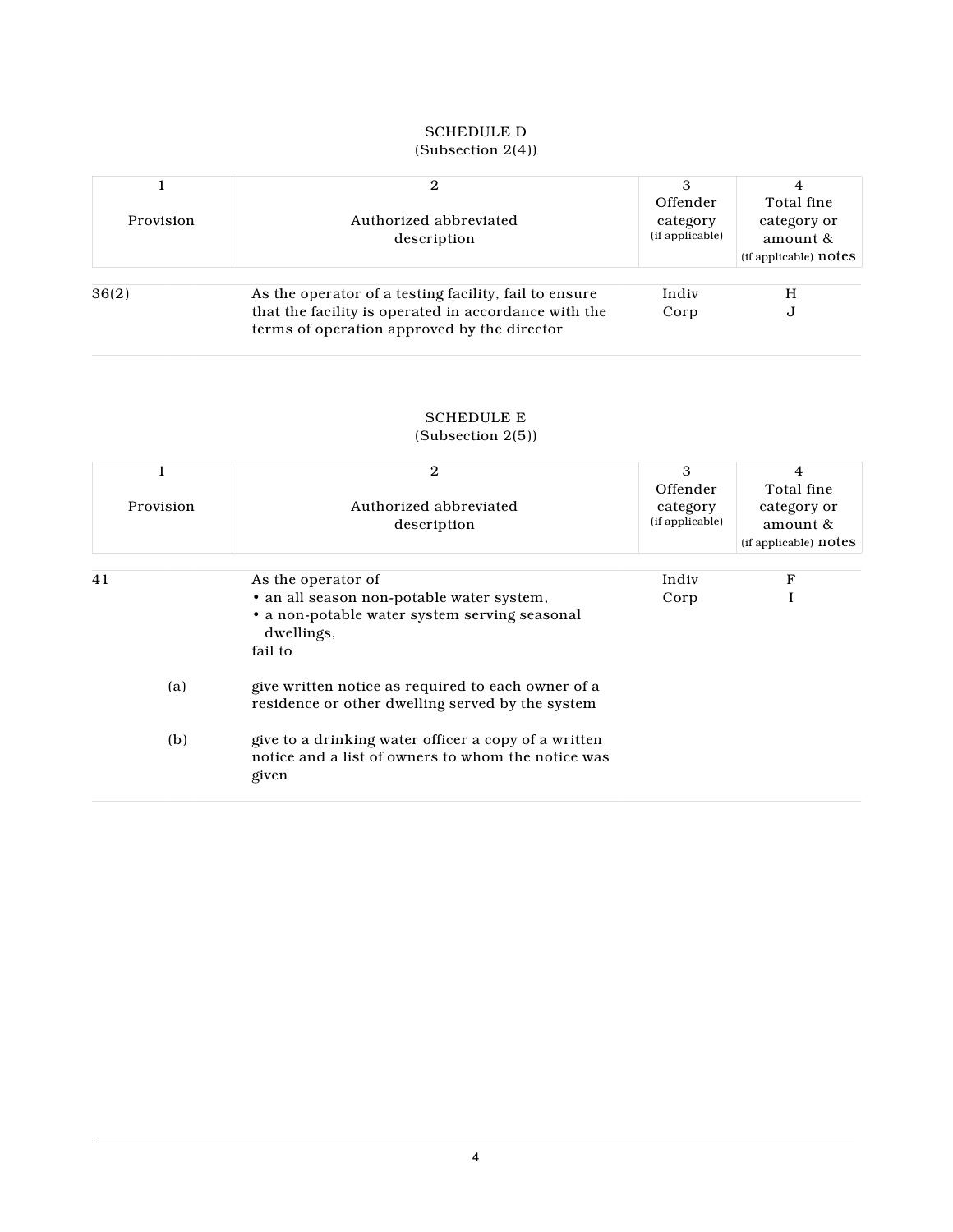## SCHEDULE F

| (Subsection 2(6)) |  |
|-------------------|--|
|-------------------|--|

|           |                        | Offender        | Total fine            |
|-----------|------------------------|-----------------|-----------------------|
| Provision | Authorized abbreviated | category        | category or           |
|           | description            | (if applicable) | amount &              |
|           |                        |                 | (if applicable) notes |

#### **MAN. REG. 77/2003 WATER AND WASTEWATER FACILITY OPERATORS REGULATION**

| 4(1)  |     | • Operate                                                                       | Indiv | H |
|-------|-----|---------------------------------------------------------------------------------|-------|---|
|       |     | • Allow another person to operate                                               | Corp  | J |
|       |     | a facility without a current classification certificate                         |       |   |
| 10(1) |     | As the owner of a facility,                                                     | Indiv | H |
|       |     | • alter the facility                                                            | Corp  | J |
|       |     | • expand the facility                                                           |       |   |
|       |     | without having applied for recategorization or                                  |       |   |
|       |     | reclassification                                                                |       |   |
| 23(1) |     | As the owner of a facility, fail to ensure that every                           | Indiv | H |
|       |     | operator holds or is deemed to hold an operator's<br>certificate                | Corp  | J |
| 24(1) |     | As the owner of a facility, commence operation                                  | Indiv | H |
|       |     | without having filed a table of organization                                    | Corp  | J |
| 24(4) |     | As the owner of a facility, fail to                                             | Indiv | H |
|       |     | • notify the director without delay of a change in<br>the table of organization | Corp  | J |
|       |     | · file a revised table of organization                                          |       |   |
| 26(1) |     | As the owner of a facility, fail to ensure that an                              | Indiv | H |
|       |     | operator-in-charge is responsible for the overall<br>operation of the facility  | Corp  | J |
| 29(1) |     | As the owner of a facility, fail to ensure that the                             | Indiv | H |
|       |     | facility                                                                        | Corp  | J |
|       | (a) | has a documented emergency response plan<br>acceptable to the director          |       |   |
|       | (b) | has comprehensive operations and maintenance<br>manuals                         |       |   |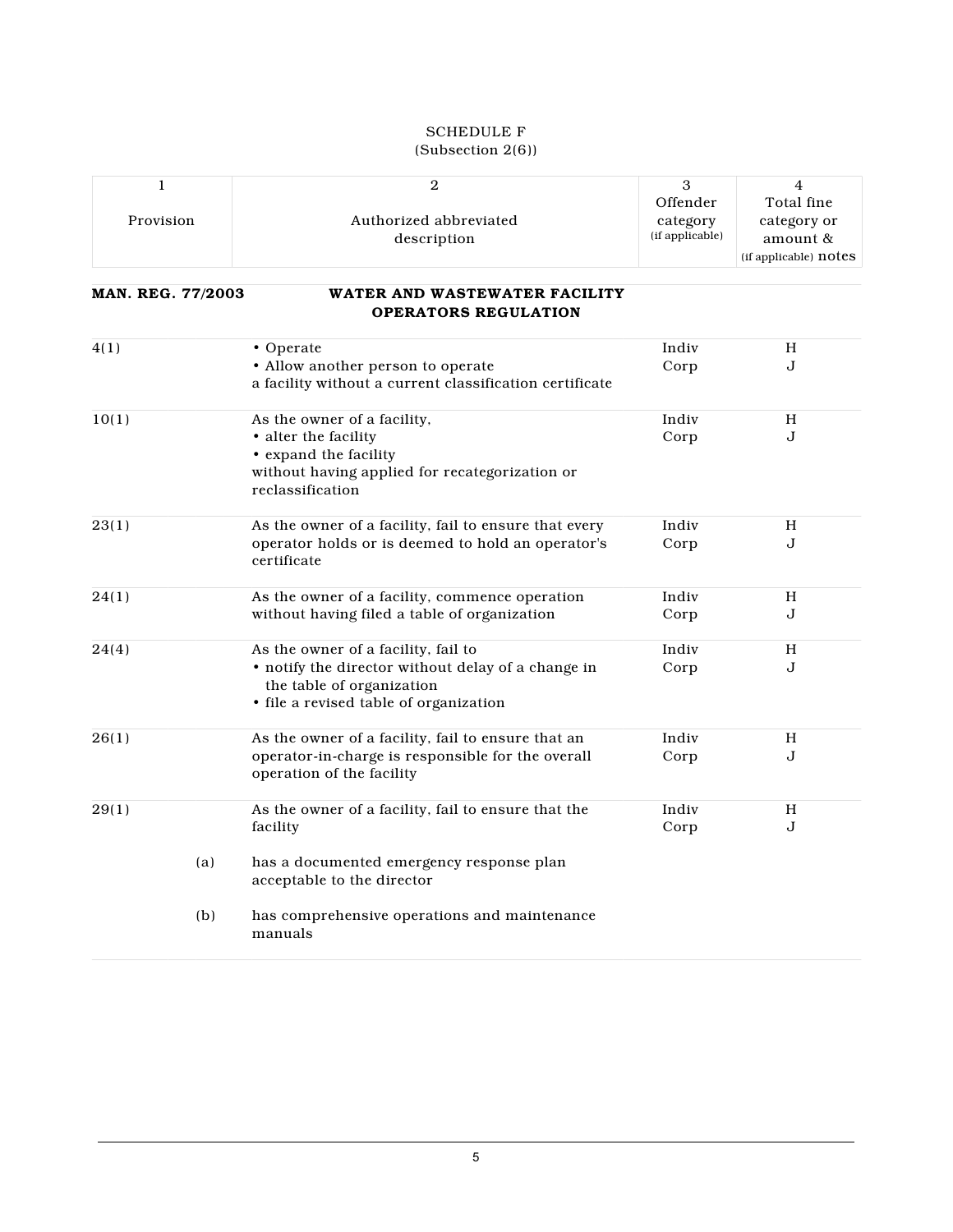| 1         | $\boldsymbol{2}$                                        | 3                           | 4                     |
|-----------|---------------------------------------------------------|-----------------------------|-----------------------|
|           |                                                         | Offender                    | Total fine            |
| Provision | Authorized abbreviated                                  | category<br>(if applicable) | category or           |
|           | description                                             |                             | amount &              |
|           |                                                         |                             | (if applicable) notes |
| 30(6)     | As the owner of a facility, fail to ensure that records | Indiv                       | H                     |
|           | are kept of in-service training received by operators   | Corp                        | J                     |
| 30(7)     | As the owner of a facility, fail to                     | Indiv                       | H                     |
|           |                                                         | Corp                        | J                     |
|           | • retain records of in-service training received by     |                             |                       |
|           | operators for at least five years                       |                             |                       |
|           | · submit copies or summaries of records of              |                             |                       |
|           | in-service training received by operators when          |                             |                       |
|           | requested to do so by the director                      |                             |                       |
| 31        | As the owner of a facility, fail to ensure that records | Indiv                       | H                     |
|           | acceptable to the director are maintained of the        | Corp                        | J                     |
|           | operators-in-charge of the facility and the amount      |                             |                       |
|           | of time each operator works as an                       |                             |                       |
|           | operator-in-charge                                      |                             |                       |
| 32        | As an operator-in-charge of a facility, fail to         | Indiv                       | Н                     |
|           |                                                         | Corp                        | J                     |
| (a)       | take all steps to operate the facility in a safe and    |                             |                       |
|           | efficient manner in accordance with the relevant        |                             |                       |
|           | operations manuals                                      |                             |                       |
| (b)       | ensure that the processes within the person's           |                             |                       |
|           | responsibility are measured, monitored, sampled         |                             |                       |
|           | and tested in a manner that permits them to be          |                             |                       |
|           | adjusted when necessary                                 |                             |                       |
| (c)       | ensure that records acceptable to the director are      |                             |                       |
|           | maintained of all adjustments made to the               |                             |                       |
|           | processes within the person's responsibility            |                             |                       |
|           |                                                         |                             |                       |
| (d)       | ensure that                                             |                             |                       |
|           | • all equipment used in the processes within the        |                             |                       |
|           | person's responsibility is properly monitored,          |                             |                       |
|           | inspected and evaluated                                 |                             |                       |
|           | • records, acceptable to the director, of equipment     |                             |                       |
|           | operating status are prepared and available at the      |                             |                       |
|           | end of every operating shift                            |                             |                       |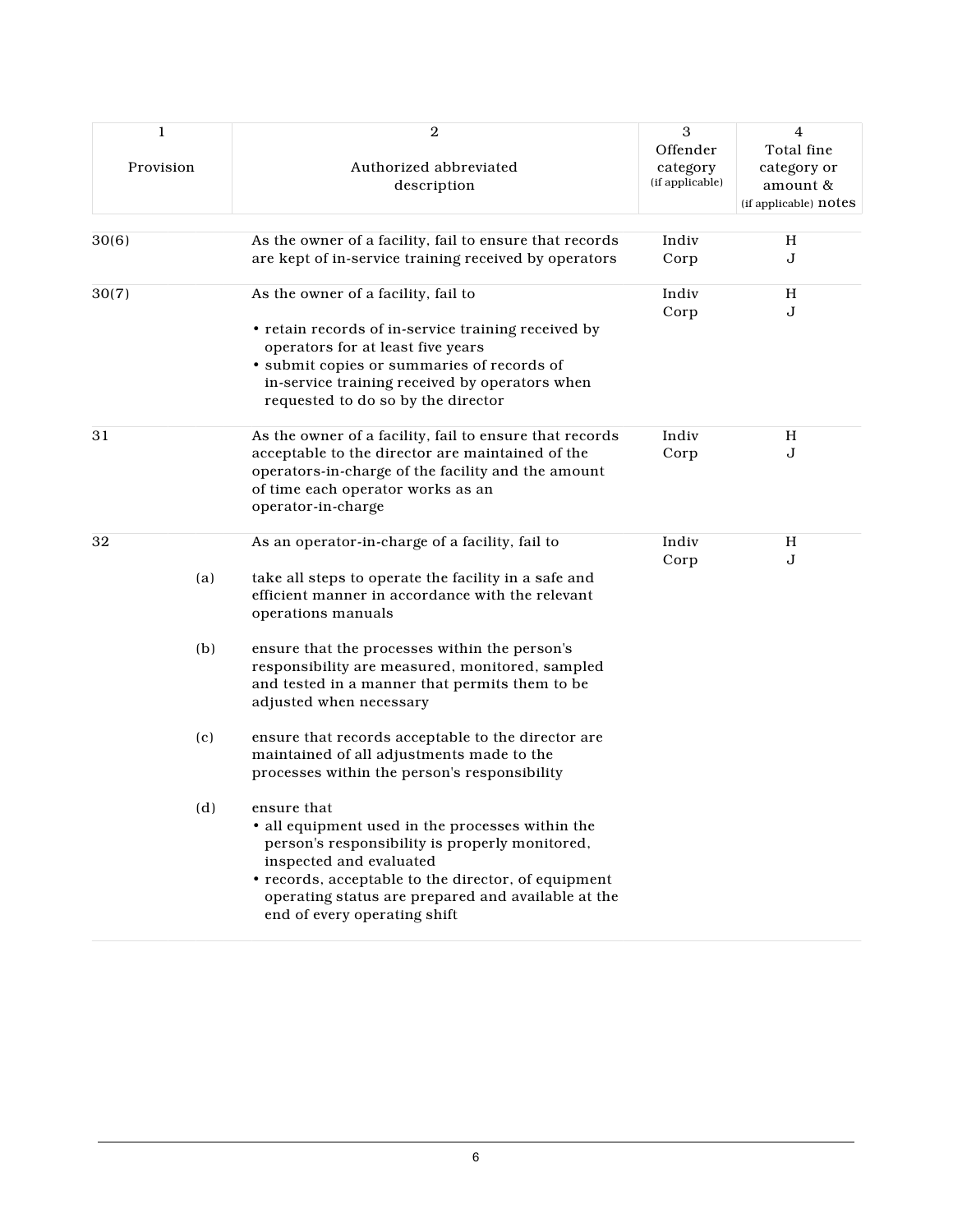|           | 2                                                     | 3               | 4                     |
|-----------|-------------------------------------------------------|-----------------|-----------------------|
|           |                                                       | Offender        | Total fine            |
| Provision | Authorized abbreviated                                | category        | category or           |
|           | description                                           | (if applicable) | amount $\&$           |
|           |                                                       |                 | (if applicable) notes |
|           |                                                       | Indiv           | H                     |
| 33(2)     | Make an entry in a log or other record-keeping        |                 |                       |
|           | mechanism without being the operator-in-charge or     | Corp            | J                     |
|           | authorized by the owner or an operator-in-charge      |                 |                       |
| 33(5)     | As                                                    | Indiv           | H                     |
|           | • an operator-in-charge,                              | Corp            | $\mathbf{J}$          |
|           | • a person authorized by an operator-in-charge,       |                 |                       |
|           | fail to record information in a log or record-keeping |                 |                       |
|           | mechanism, namely                                     |                 |                       |
|           |                                                       |                 |                       |
| 33(7)     | Remove an entry or portion of an entry from a log     | Indiv           | H                     |
|           | or other record-keeping mechanism                     | Corp            | J                     |
| 34(2)     | Fail to allow access for the purpose of an inspection | Indiv           | H                     |
|           |                                                       | Corp            | J                     |
|           |                                                       |                 |                       |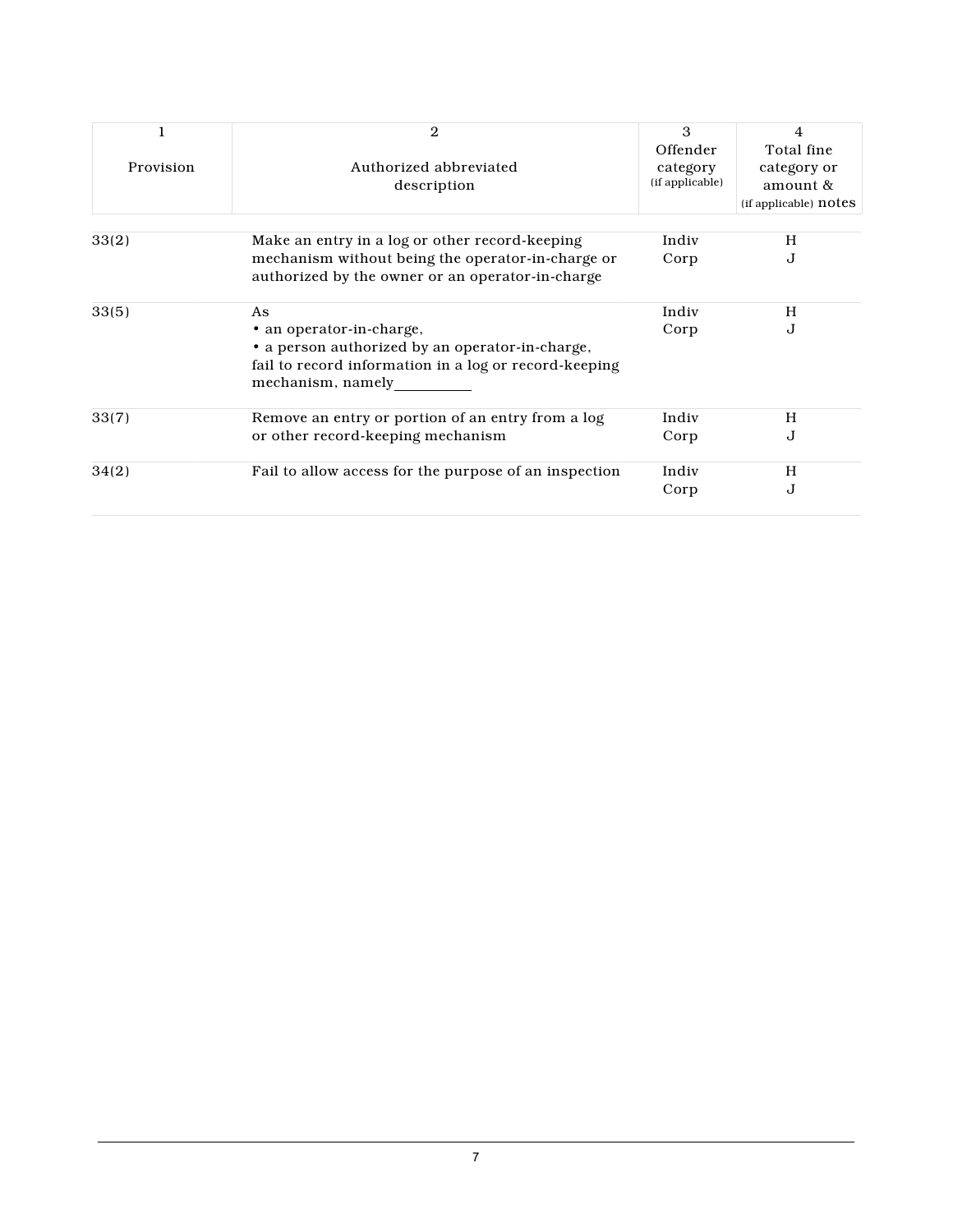#### SCHEDULE G (Subsection 2(7))

| 1<br>Provision           | $\boldsymbol{2}$<br>Authorized abbreviated<br>description                                                                                                                                                                                                                                                              | $\sqrt{3}$<br>Offender<br>category<br>(if applicable) | $\overline{4}$<br>Total fine<br>category or<br>amount &<br>(if applicable) notes |
|--------------------------|------------------------------------------------------------------------------------------------------------------------------------------------------------------------------------------------------------------------------------------------------------------------------------------------------------------------|-------------------------------------------------------|----------------------------------------------------------------------------------|
| <b>MAN. REG. 72/2007</b> | DRIVERS HOURS OF SERVICE REGULATION                                                                                                                                                                                                                                                                                    |                                                       |                                                                                  |
| (b)<br>4                 | Drive a commercial vehicle when it would jeopardize or<br>likely jeopardize the safety or health of the public, the<br>driver or employees of the motor carrier (as prohibited<br>by s. 4(b) of the Commercial Vehicle Drivers Hours of<br>Service Regulations, SOR/2005-313)                                          |                                                       | $_{\rm F}$                                                                       |
| 4<br>(c)                 | Drive a commercial vehicle while the driver is subject to<br>an out-of-service declaration (as prohibited by s. 4(c) of<br>the Commercial Vehicle Drivers Hours of Service<br>Regulations, SOR/2005-313)                                                                                                               |                                                       | $\mathbf{F}$                                                                     |
| $\overline{4}$<br>(d)    | Drive a commercial vehicle other than in compliance<br>with the Commercial Vehicle Drivers Hours of Service<br>Regulations, SOR/2005-313 (as prohibited by s. 4(d) of<br>those regulations)                                                                                                                            |                                                       | F                                                                                |
| 12(1)                    | commercial<br>vehicle<br>after<br>Drive<br>having<br>a<br>accumulated 13 hours of driving time in a day (as<br>prohibited by s. 12(1) of the Commercial Vehicle<br>Drivers Hours of Service Regulations, SOR/2005-313)                                                                                                 |                                                       | $\mathbf{F}$                                                                     |
| 12(2)                    | commercial<br>vehicle<br>after<br>Drive<br>a<br>having<br>accumulated 14 hours of on-duty time in a day (as<br>prohibited by s. 12(2) of the Commercial Vehicle<br>Drivers Hours of Service Regulations, SOR/2005-313)                                                                                                 |                                                       | $\mathbf F$                                                                      |
| 13(1)                    | After having accumulated 13 hours of driving time,<br>drive again without having taken at least 8 consecutive<br>hours of off-duty time (as prohibited by s. 13(1) of the<br>Commercial Vehicle Drivers Hours of Service<br>Regulations, SOR/2005-313)                                                                 |                                                       | $\mathbf F$                                                                      |
| 13(2)                    | After having accumulated 14 hours of on-duty time,<br>drive again without having taken at least 8 consecutive<br>hours of off-duty time (as prohibited by s. 13(2) of the<br>Commercial Vehicle Drivers Hours of Service<br>Regulations, SOR/2005-313)                                                                 |                                                       | F                                                                                |
| 13(3)                    | After 16 hours have elapsed since the driver's most<br>recent period of 8 or more consecutive hours of off-duty<br>time, drive without taking a further 8 or more<br>consecutive hours of off-duty time (as prohibited by<br>s. 13(3) of the Commercial Vehicle Drivers Hours of<br>Service Regulations, SOR/2005-313) |                                                       | F                                                                                |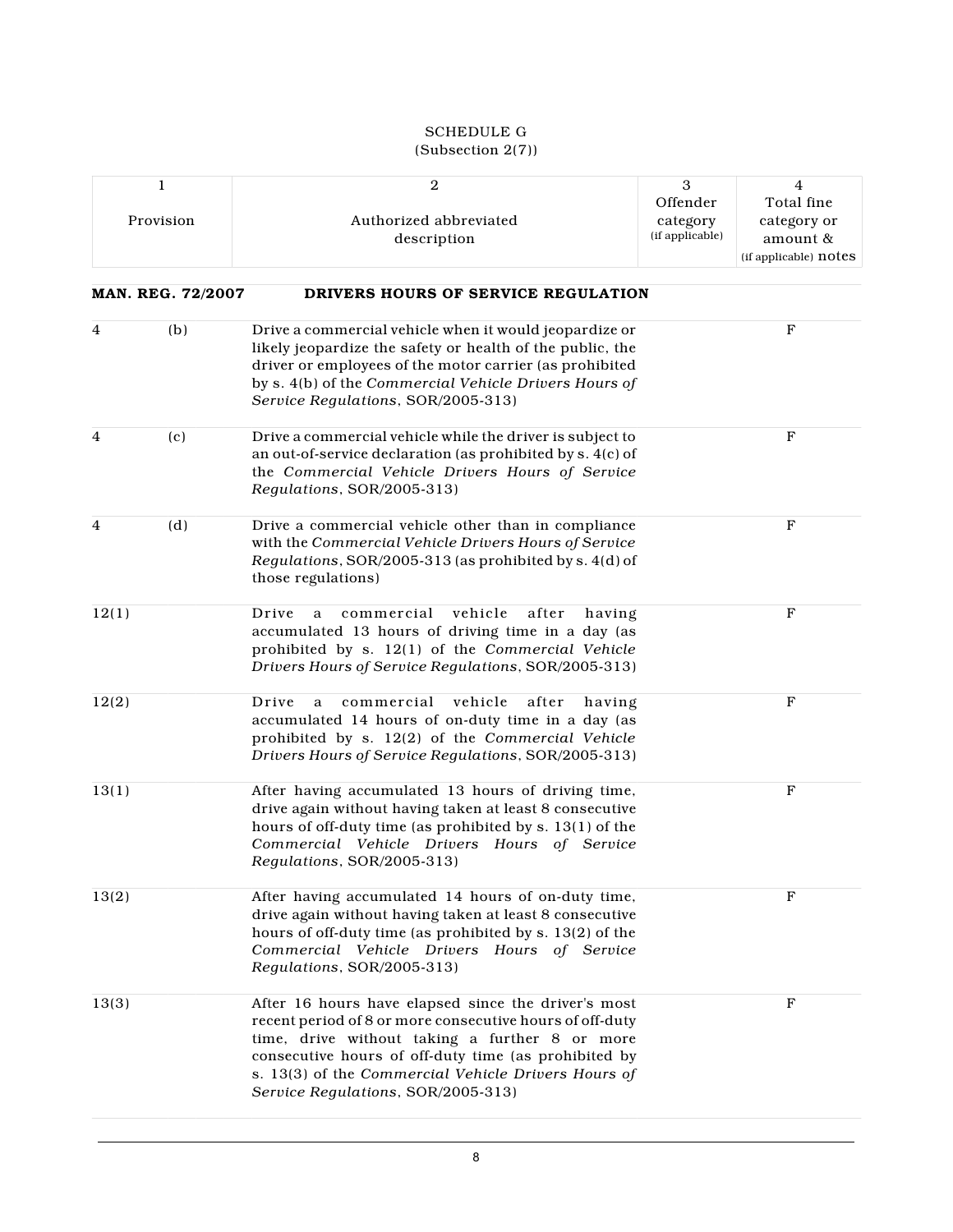| 14(1) |     | Being a commercial vehicle driver, fail to take at<br>least 10 hours of off-duty time in a day (as prohibited<br>by s. 14(1) of the Commercial Vehicle Drivers Hours of<br>Service Regulations, SOR/2005-313)                                                                                                                       | $\mathbf F$  |
|-------|-----|-------------------------------------------------------------------------------------------------------------------------------------------------------------------------------------------------------------------------------------------------------------------------------------------------------------------------------------|--------------|
| 25    |     | Drive a commercial vehicle without having taken at<br>least 24 consecutive hours of off-duty time in the<br>preceding 14 days (as prohibited by s. 25 of the<br>Commercial Vehicle Drivers Hours of Service<br>Regulations, SOR/2005-313)                                                                                           | $\mathbf{F}$ |
| 26    |     | Being a commercial vehicle driver who is following<br>cycle 1, drive after having accumulated 70 hours of<br>on-duty time during a 7-day period or a cycle period<br>immediately before a cycle reset (as prohibited by s. 26<br>of the Commercial Vehicle Drivers Hours of Service<br>Regulations, SOR/2005-313)                   | $\mathbf F$  |
| 27    | (a) | Being a commercial vehicle driver who is following<br>cycle 2, drive after having accumulated 120 hours of<br>on-duty time during a 14-day period or a cycle period<br>immediately before a cycle reset (as prohibited by<br>s. 27(a) of the Commercial Vehicle Drivers Hours of<br>Service Regulations, SOR/2005-313)              | $\mathbf{F}$ |
| 27    | (b) | Being a commercial vehicle driver who is following<br>cycle 2 and has accumulated 70 hours of on-duty time<br>during a 14-day period, drive again without having<br>taken 24 consecutive hours of off-duty time (as<br>prohibited by s. 27(b) of the Commercial Vehicle<br>Drivers Hours of Service Regulations, SOR/2005-313)      | $\mathbf{F}$ |
| 77(1) |     | Being a motor carrier, fail to ensure correct installation<br>and mounting of an ELD (as required by s. 77(1) of the<br>Commercial Vehicle Drivers Hours of Service<br>Regulations, SOR/2005-313)                                                                                                                                   | F            |
| 77(2) |     | • Being a motor carrier, fail to require a commercial<br>vehicle driver to<br>• Being a commercial vehicle driver, fail to<br>record information associated with a record of duty<br>status as the duty status changes (as required by<br>s. 77(2) of the Commercial Vehicle Drivers Hours of<br>Service Regulations, SOR/2005-313) | $\mathbf F$  |
| 77(4) |     | Being a motor carrier, fail to ensure that an ELD is<br>configured to indicate yard moves (as required by<br>s. 77(4) of the Commercial Vehicle Drivers Hours of<br>Service Regulations, SOR/2005-313)                                                                                                                              | $\mathbf F$  |
| 77(5) |     | Being a commercial vehicle driver, fail to manually<br>input or verify information in an ELD (as required by<br>s. 77(5) of the Commercial Vehicle Drivers Hours of<br>Service Regulations, SOR/2005-313)                                                                                                                           | F            |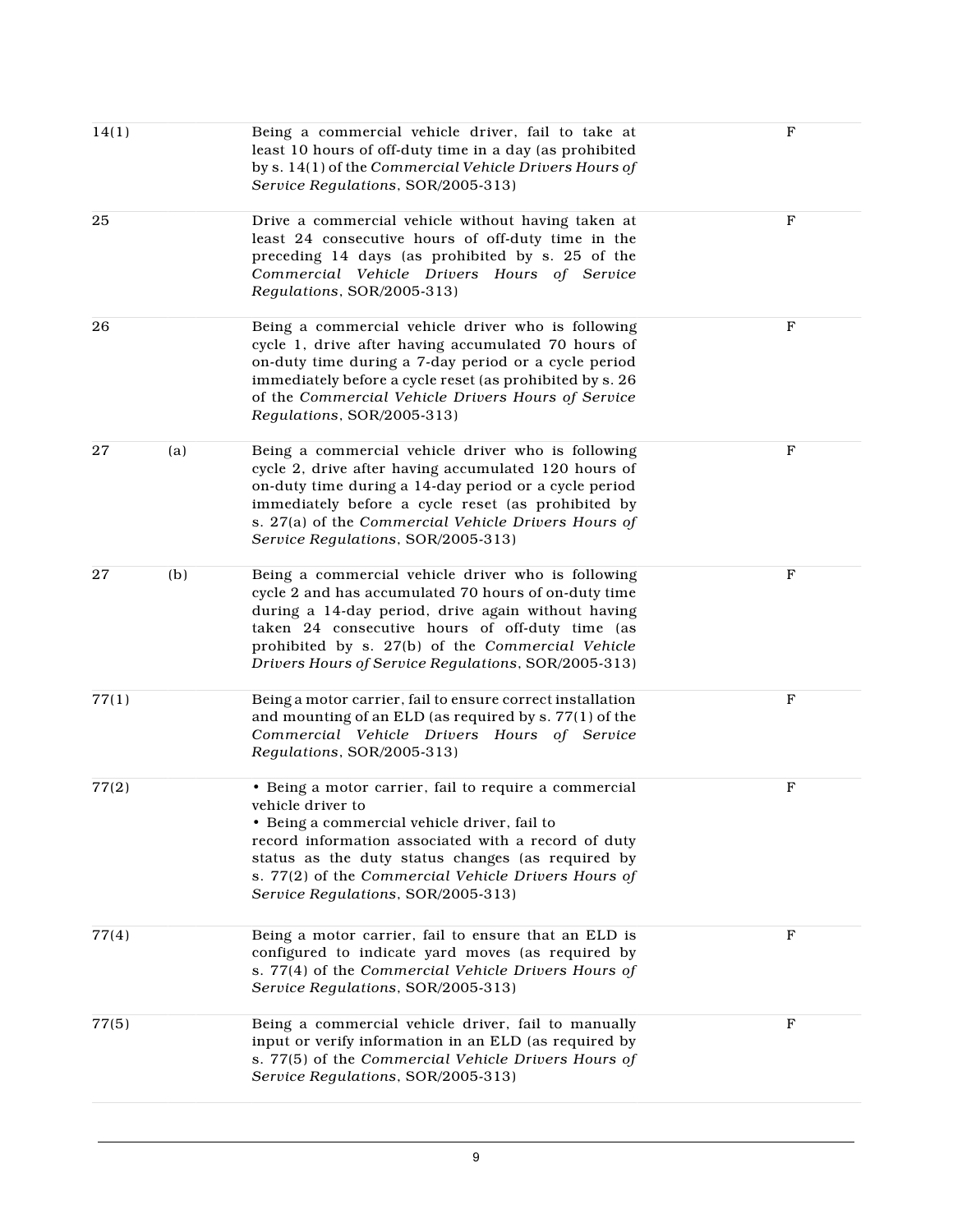| 77(6) | • Being a motor carrier, request, require or allow a<br>commercial vehicle driver to use<br>• Being a commercial vehicle driver, use<br>more than one ELD at the same time (as prohibited by<br>s. 77(6) of the Commercial Vehicle Drivers Hours of<br>Service Regulations, SOR/2005-313)                                              | $\mathbf F$  |
|-------|----------------------------------------------------------------------------------------------------------------------------------------------------------------------------------------------------------------------------------------------------------------------------------------------------------------------------------------|--------------|
| 77(7) | Being a motor carrier, fail to ensure that a commercial<br>vehicle includes a complete ELD information packet (as<br>required by s. 77(7) of the Commercial Vehicle Drivers<br>Hours of Service Regulations, SOR/2005-313)                                                                                                             | $\mathbf F$  |
| 77(8) | · Being a motor carrier, fail to ensure that a<br>commercial vehicle driver records<br>• Being a commercial vehicle driver, fail to record<br>information in a record of duty status in a complete<br>and accurate manner (as required by s. 77(8) of the<br>Commercial Vehicle Drivers Hours of Service<br>Regulations, SOR/2005-313) | $\mathbf F$  |
| 78(1) | Being a motor carrier, fail to ensure than an ELD is<br>calibrated and maintained properly (as required by<br>s. 78(1) of the Commercial Vehicle Drivers Hours of<br>Service Regulations, SOR/2005-313)                                                                                                                                | $\mathbf F$  |
| 78(2) | Being a commercial vehicle driver, fail to notify a motor<br>carrier of an ELD malfunction (as required by s. 78(2)<br>of the Commercial Vehicle Drivers Hours of Service<br>Regulations, SOR/2005-313)                                                                                                                                | $\mathbf{F}$ |
| 78(3) | Being a commercial vehicle driver, fail to record ELD<br>malfunction information (as required by s. 78(3) of the<br>Commercial Vehicle Drivers Hours of Service<br>Regulations, SOR/2005-313)                                                                                                                                          | $\mathbf{F}$ |
| 78(4) | Being a commercial vehicle driver, fail to record a<br>malfunction code in a record of duty status on time (as<br>required by s. 78(4) of the Commercial Vehicle Drivers<br>Hours of Service Regulations, SOR/2005-313)                                                                                                                | ${\bf F}$    |
| 78(5) | Being a motor carrier, fail to repair or replace a<br>malfunctioning ELD on time (as required by s. 78(5) of<br>the Commercial Vehicle Drivers Hours of Service<br>Regulations, SOR/2005-313)                                                                                                                                          | F            |
| 78(6) | Being a motor carrier, fail to maintain a complete ELD<br>malfunction register (as required by s. 78(6) of the<br>Commercial Vehicle Drivers Hours of Service<br>Regulations, SOR/2005-313)                                                                                                                                            | $\mathbf{F}$ |
| 78(7) | Being a motor carrier, fail to maintain ELD malfunction<br>data for six months (as required by s. 78(7) of the<br>Commercial Vehicle Drivers Hours of Service<br>Regulations, SOR/2005-313)                                                                                                                                            | F            |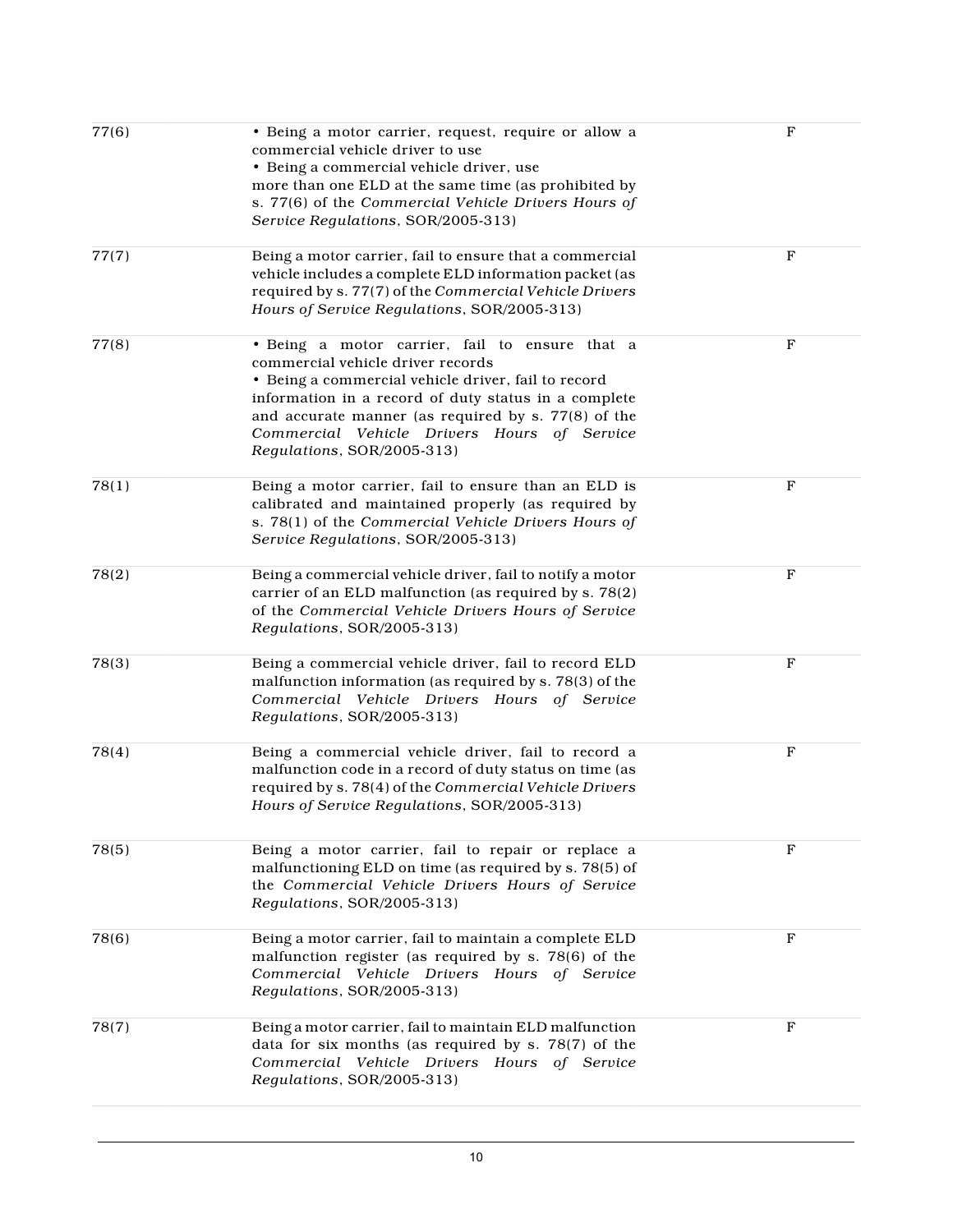| 78.1    | Being a motor carrier, fail to create and maintain a<br>compliant ELD account system (as required by s. 78.1<br>of the Commercial Vehicle Drivers Hours of Service<br>Regulations, SOR/2005-313)                                                                                                                                                                                              | $\mathbf F$ |
|---------|-----------------------------------------------------------------------------------------------------------------------------------------------------------------------------------------------------------------------------------------------------------------------------------------------------------------------------------------------------------------------------------------------|-------------|
| 78.2    | Being a commercial vehicle driver, fail to certify the<br>accuracy of a record of duty status on time (as required<br>by s. 78.2 of the Commercial Vehicle Drivers Hours of<br>Service Regulations, SOR/2005-313)                                                                                                                                                                             | $\mathbf F$ |
| 78.3(1) | Being a motor carrier, fail to verify the accuracy of a<br>certified record of duty status (as required by s. 78.3(1)<br>of the Commercial Vehicle Drivers Hours of Service<br>Regulations, SOR/2005-313)                                                                                                                                                                                     | $\mathbf F$ |
| 78.3(2) | Being a commercial vehicle driver, fail to recertify an<br>amended record of duty status (as required by<br>s. 78.3(2) of the Commercial Vehicle Drivers Hours of<br>Service Regulations, SOR/2005-313)                                                                                                                                                                                       | $\mathbf F$ |
| 81(1)   | • Being a motor carrier, fail to require a commercial<br>driver to<br>• Being a commercial vehicle driver, fail to<br>fill out a record of duty status accounting for all the<br>driver's on-duty and off-duty time for the day (as<br>required by s. 81(1) of the Commercial Vehicle Drivers<br>Hours of Service Regulations, SOR/2005-313)                                                  | $\mathbf F$ |
| 82(1)   | Being a commercial vehicle driver, fail to enter required<br>information in a record of duty status at the beginning<br>of each day (as required by s. 82(1) of the Commercial<br>Vehicle Drivers Hours of Service Regulations,<br>SOR/2005-313)                                                                                                                                              | $\mathbf F$ |
| 82(2)   | Being a commercial vehicle driver, fail to complete the<br>graph grid as required (as required by s. 82(2) of the<br>Commercial Vehicle Drivers Hours of Service<br>Regulations, SOR/2005-313)                                                                                                                                                                                                | $_{\rm F}$  |
| 82(6)   | • Enter inaccurate information in a record of duty<br>status (as prohibited by s. 86(2) of the Commercial<br>Vehicle<br>Drivers<br>Hours<br>$S$ ervice<br>o f<br>Regulations, SOR/2005-313)<br>• Falsify, mutilate or deface a record of duty status or<br>supporting document (as prohibited by s. 86(2) of the<br>Commercial Vehicle Drivers Hours of Service<br>Regulations, SOR/2005-313) | F           |
| 86(1)   | Being a commercial vehicle driver, keep more than one<br>record of duty status for the same day (as prohibited by<br>s. 86(1) of the Commercial Vehicle Drivers Hours of<br>Service Regulations, SOR/2005-313)                                                                                                                                                                                | $\mathbf F$ |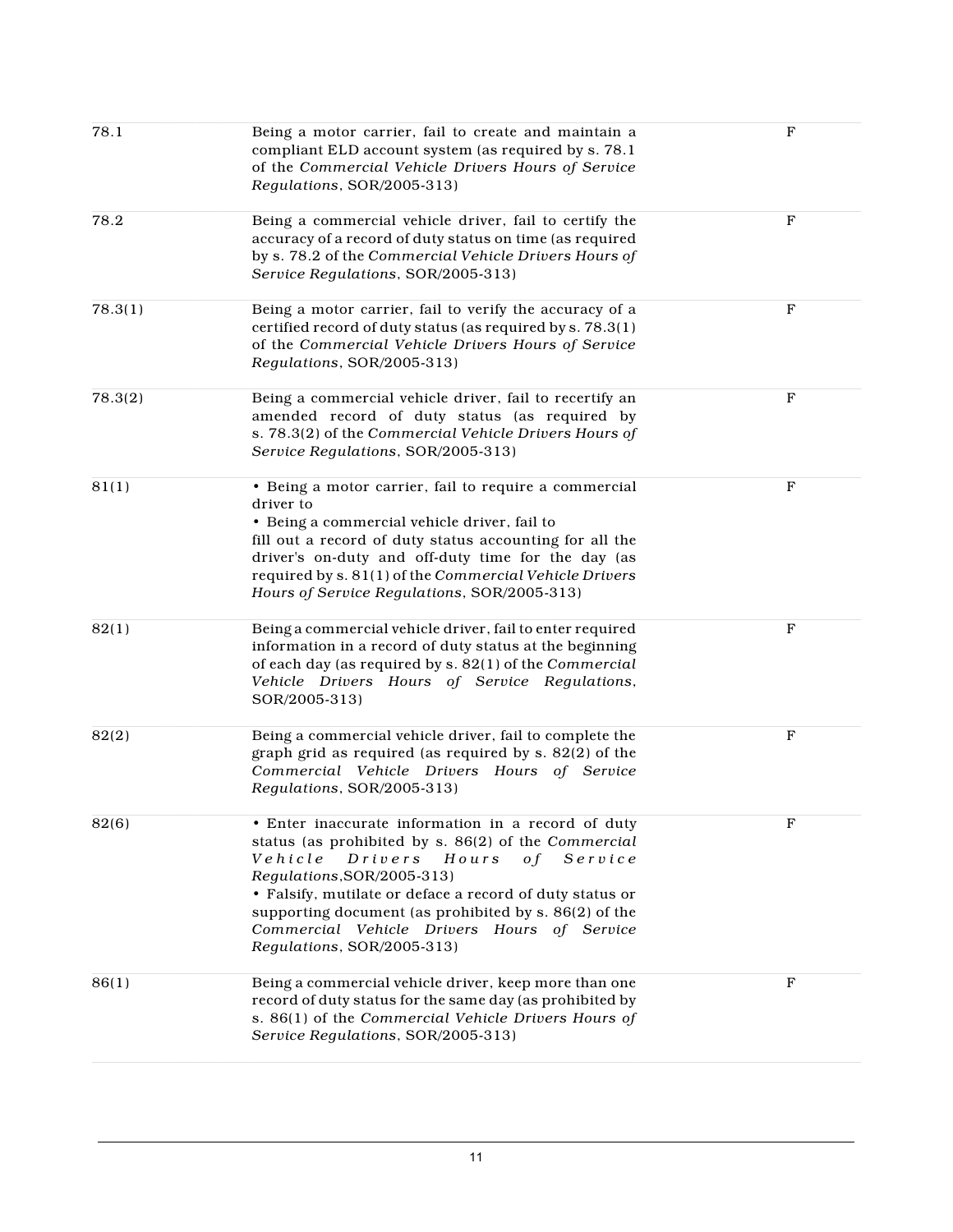| 86(2) | • Enter inaccurate information in a record of duty<br>status (as prohibited by s. 86(2) of the Commercial<br>Vehicle Drivers Hours of Service Regulations,<br>SOR/2005-313)<br>• Falsify, mutilate or deface a record of duty status or<br>supporting document (as prohibited by s. 86(2) of he<br>Commercial Vehicle Drivers Hours of Service<br>Regulations, SOR/2005-313) | F |
|-------|------------------------------------------------------------------------------------------------------------------------------------------------------------------------------------------------------------------------------------------------------------------------------------------------------------------------------------------------------------------------------|---|
| 98(1) | Being a commercial vehicle driver, fail to produce a<br>record of duty status, supporting document, relevant<br>record or permit when requested by an inspector (as<br>required by s. 98(1) of the Commercial Vehicle Drivers<br>Hours of Service Regulations, SOR/2005-313)                                                                                                 | F |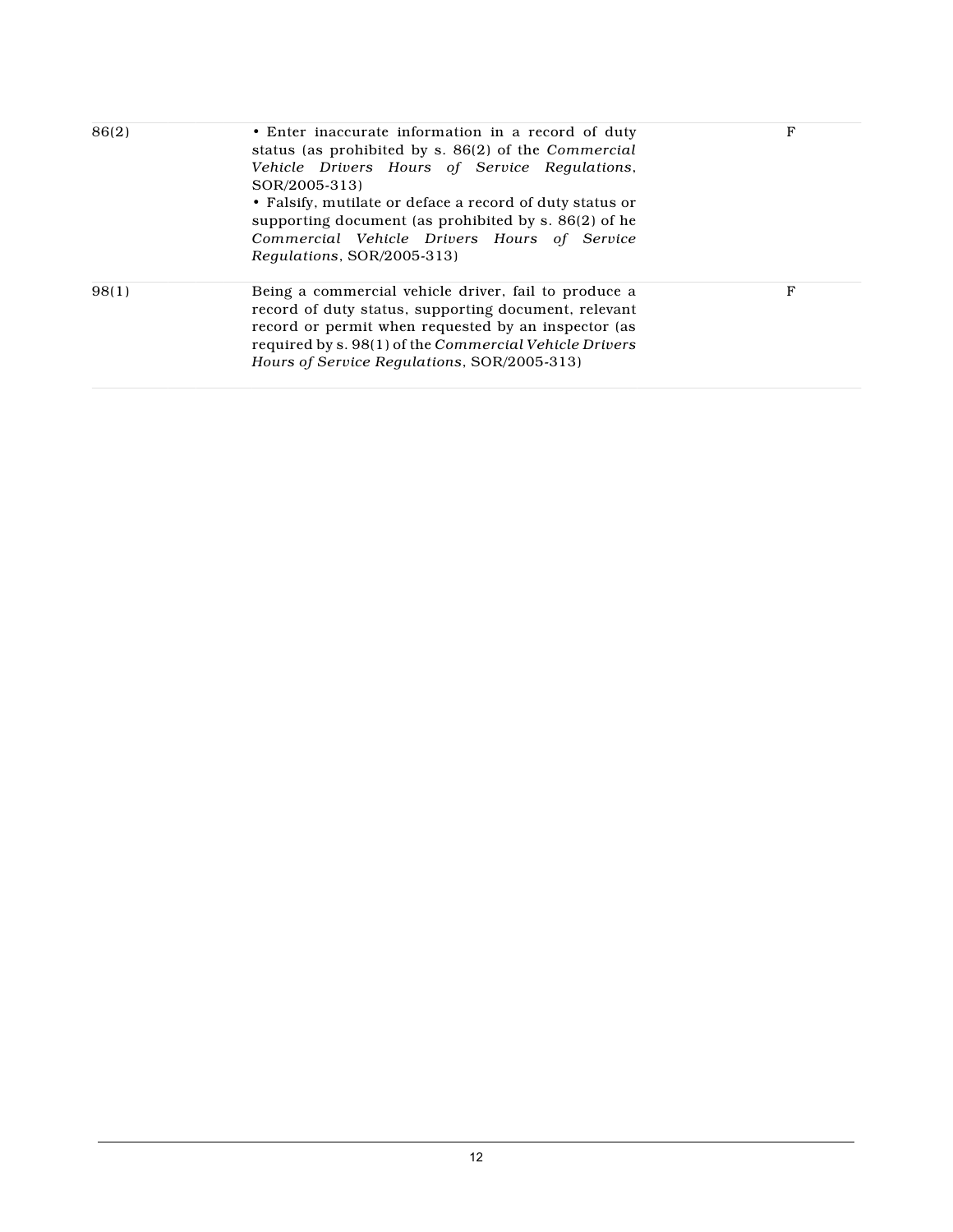#### ANNEXE A  $[alinéa 2(2)a)]$

| Disposition | Description abrégée<br>autorisée                                                                                        | Catégorie de<br>contrevenant<br>(s'il y a lieu) | Catégorie ou<br>montant de<br>l'amende totale et<br>$(s'i'$ l y a lieu) $notes$ |
|-------------|-------------------------------------------------------------------------------------------------------------------------|-------------------------------------------------|---------------------------------------------------------------------------------|
| 8(2)        | Exploiter un réseau semi-public d'alimentation en<br>eau sans être titulaire d'une licence d'exploitation en<br>vigueur | Part.<br>Corp.                                  | Н<br>U                                                                          |

## ANNEXE B

## $[\text{alin\'ea 2(2)b)}]$

|             | 2                                                   |                 |                       |
|-------------|-----------------------------------------------------|-----------------|-----------------------|
|             |                                                     | Catégorie de    | Catégorie ou          |
| Disposition | Description abrégée                                 | contrevenant    | montant de            |
|             | autorisée                                           | (s'il y a lieu) | l'amende totale et    |
|             |                                                     |                 | (s'il y a lieu) notes |
|             |                                                     |                 |                       |
| 17(4)       | En tant que fournisseur d'un service d'eau, ne pas  | Part.           | H                     |
|             | aviser, de la façon exigée par la personne qui a    | Corp.           | J                     |
|             | formulé la recommandation, les utilisateurs du      |                 |                       |
|             | réseau d'alimentation de la recommandation de faire |                 |                       |
|             | bouillir l'eau                                      |                 |                       |

## ANNEXE C

#### [paragraphe 2(3)]

|             |                     | Catégorie de    | Catégorie ou                |
|-------------|---------------------|-----------------|-----------------------------|
| Disposition | Description abrégée | contrevenant    | montant de                  |
|             | autorisée           | (s'il y a lieu) | l'amende totale et          |
|             |                     |                 | $(s'i'$ l y a lieu) $notes$ |

### *R.M.* **41/2007** *RÈGLEMENT SUR LES NORMES DE QUALITÉ DE L'EAU POTABLE*

| 8  | En tant que fournisseur d'un service d'eau public, ne                                               | Part. |  |
|----|-----------------------------------------------------------------------------------------------------|-------|--|
|    | pas soumettre à l'approbation du directeur un plan<br>relatif au respect des normes                 | Corp. |  |
| 10 | En tant que fournisseur d'un service d'eau                                                          | Part. |  |
|    | semi-public, ne pas soumettre à l'approbation du<br>directeur un plan relatif au respect des normes | Corp. |  |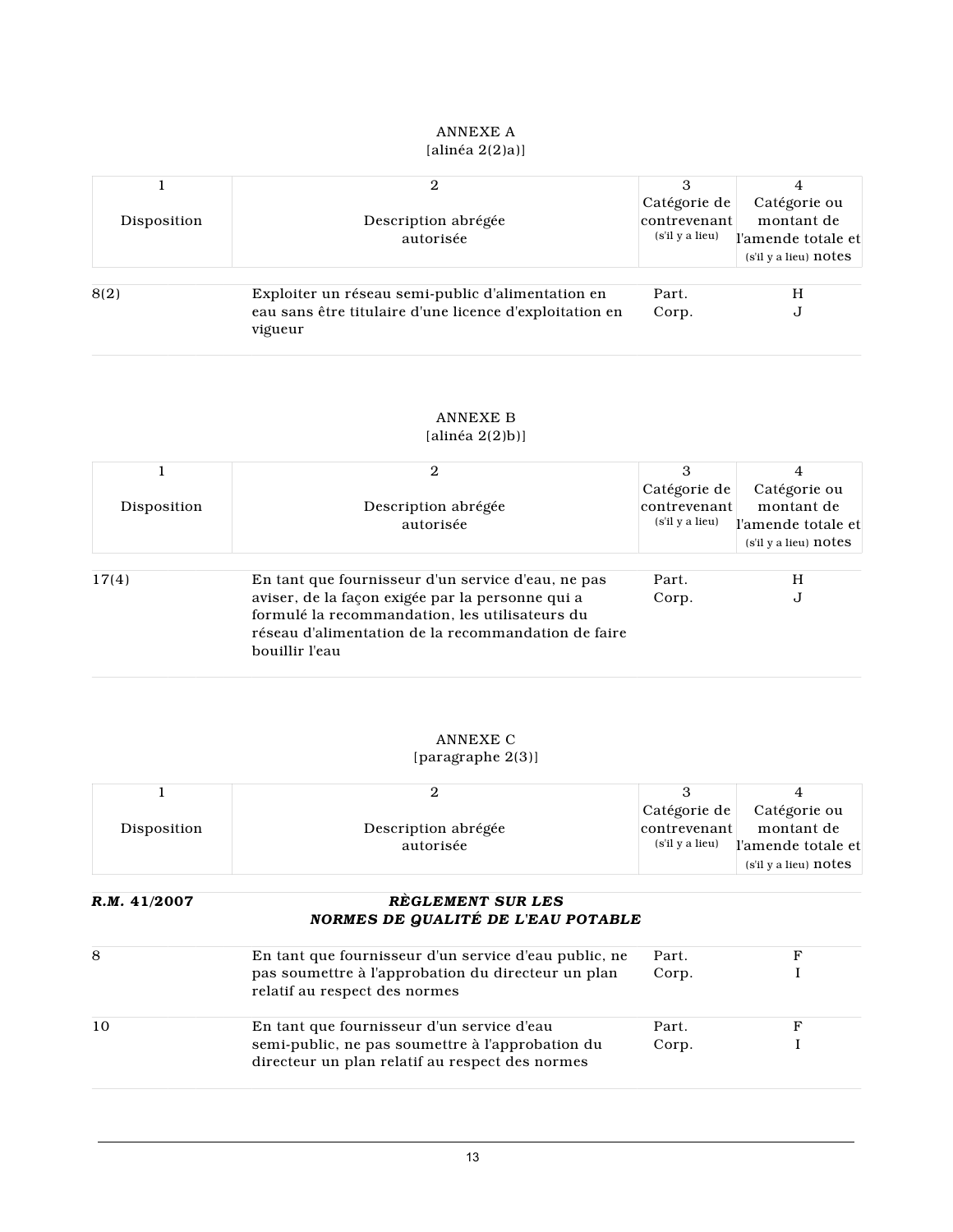## ANNEXE D [paragraphe 2(4)]

| Disposition | Description abrégée<br>autorisée                                                                                                 | Catégorie de<br>contrevenant<br>(s'il y a lieu) | Catégorie ou<br>montant de<br>l'amende totale et<br>$(s'i'$ l y a lieu) $notes$ |
|-------------|----------------------------------------------------------------------------------------------------------------------------------|-------------------------------------------------|---------------------------------------------------------------------------------|
| 36(2)       | En tant qu'exploitant d'un centre d'analyse, ne pas se<br>conformer aux conditions d'exploitation approuvées<br>par le directeur | Part.<br>Corp.                                  | H<br>U                                                                          |

#### ANNEXE E [paragraphe 2(5)]

|             | 2                                                                                                                                                | 3               | 4                         |
|-------------|--------------------------------------------------------------------------------------------------------------------------------------------------|-----------------|---------------------------|
|             |                                                                                                                                                  | Catégorie de    | Catégorie ou              |
| Disposition | Description abrégée                                                                                                                              | contrevenant    | montant de                |
|             | autorisée                                                                                                                                        | (s'il y a lieu) | l'amende totale et        |
|             |                                                                                                                                                  |                 | $(s'i'$ l y a lieu) notes |
|             |                                                                                                                                                  |                 |                           |
| 41          | En tant qu'exploitant d'un réseau d'eau non potable                                                                                              | Part.           | F                         |
|             | toutes saisons ou approvisionnant des habitations<br>saisonnières :                                                                              | Corp.           |                           |
| a)          | ne pas envoyer au propriétaire de chaque résidence<br>ou autre habitation approvisionnée par le réseau<br>l'avis écrit exigé                     |                 |                           |
| b)          | ne pas remettre à un agent du Service de l'eau potable<br>une copie de l'avis écrit et la liste des propriétaires à<br>qui cet avis a été envoyé |                 |                           |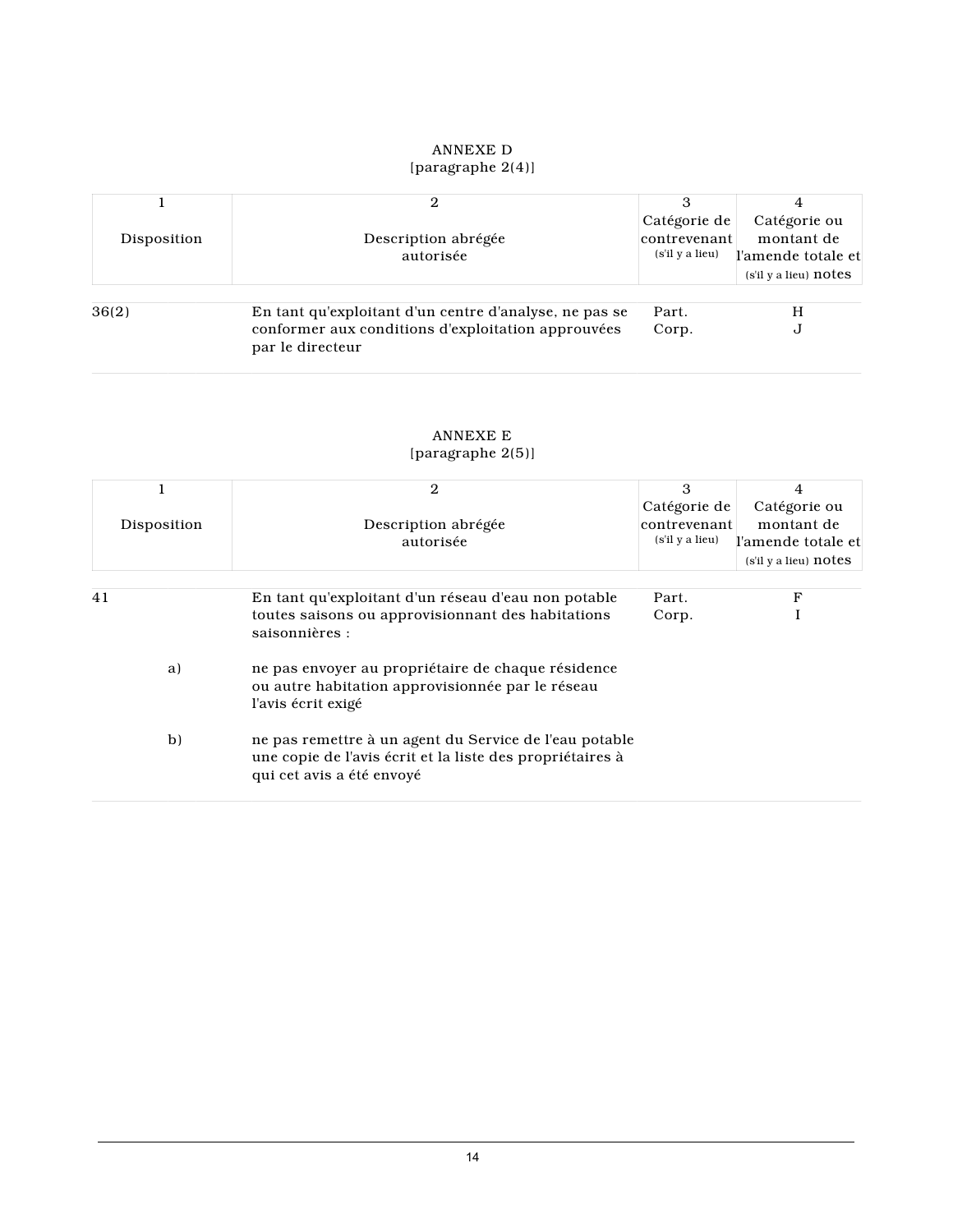#### ANNEXE F [paragraphe 2(6)]

| 1            | $\overline{\mathbf{2}}$                                                                                                                                | 3               | $\overline{4}$        |
|--------------|--------------------------------------------------------------------------------------------------------------------------------------------------------|-----------------|-----------------------|
|              |                                                                                                                                                        | Catégorie de    | Catégorie ou          |
| Disposition  | Description abrégée                                                                                                                                    | contrevenant    | montant de            |
|              | autorisée                                                                                                                                              | (s'il y a lieu) | l'amende totale et    |
|              |                                                                                                                                                        |                 | (s'il y a lieu) notes |
| R.M. 77/2003 | REGLEMENT SUR LES EXPLOITANTS D'INSTALLATIONS<br>DE TRAITEMENT DES EAUX                                                                                |                 |                       |
|              |                                                                                                                                                        |                 |                       |
| 4(1)         | Exploiter ou autoriser que soit exploitée une                                                                                                          | Part.           | Н                     |
|              | installation qui n'est pas visée par un certificat de<br>classification valide                                                                         | Corp.           | J                     |
| 10(1)        | En tant que propriétaire d'une installation, modifier                                                                                                  | Part.           | H                     |
|              | ou agrandir son installation sans avoir demandé au<br>directeur de procéder de nouveau à l'établissement<br>d'une catégorie ou d'une classe            | Corp.           | J                     |
| 23(1)        | En tant que propriétaire d'une installation, ne pas                                                                                                    | Part.           | H                     |
|              | faire en sorte que tous les exploitants soient titulaires<br>d'un certificat d'exploitant ou soient réputés l'être                                     | Corp.           | $\bf J$               |
| 24(1)        | En tant que propriétaire d'une installation, en                                                                                                        | Part.           | H                     |
|              | commencer l'exploitation sans avoir déposé un<br>organigramme                                                                                          | Corp.           | J                     |
| 24(4)        | En tant que propriétaire d'une installation, ne pas                                                                                                    | Part.           | H                     |
|              | aviser sans tarder le directeur de tout changement<br>apporté à l'organigramme et déposer auprès de ce<br>dernier un organigramme acceptable et à jour | Corp.           | J                     |
| 26(1)        | En tant que propriétaire d'une installation, ne pas                                                                                                    | Part.           | H                     |
|              | faire en sorte qu'un exploitant en chef soit chargé de<br>l'exploitation globale de l'installation                                                     | Corp.           | J                     |
| 29(1)        | En tant que propriétaire d'une installation, ne pas                                                                                                    | Part.           | Н                     |
|              | faire en sorte qu'elle :                                                                                                                               | Corp.           | J                     |
| a)           | ait par écrit un plan d'action en cas d'urgence que le<br>directeur juge acceptable                                                                    |                 |                       |
| b)           | dispose de manuels d'exploitation et d'entretien<br>complets                                                                                           |                 |                       |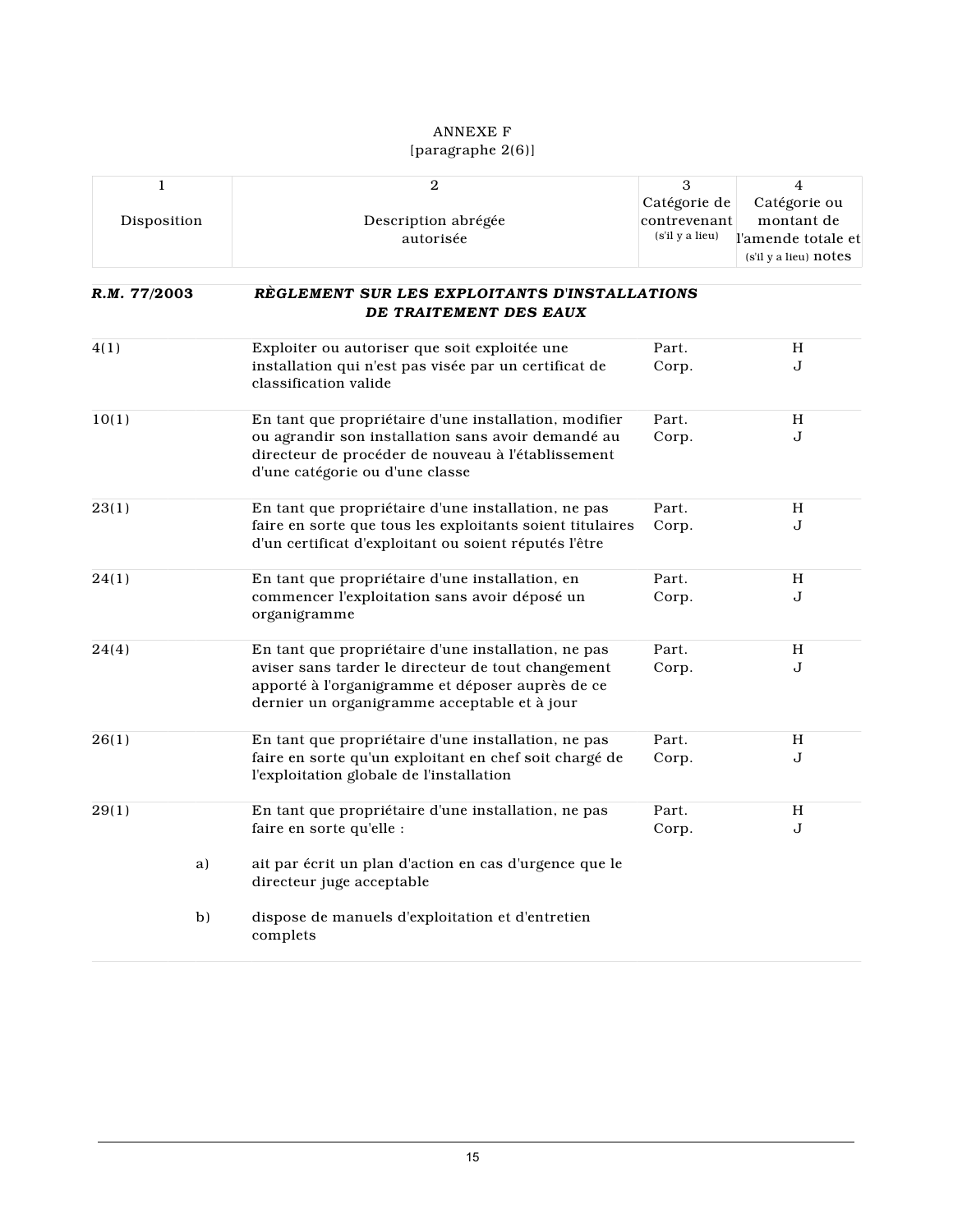| $\mathbf{1}$<br>Disposition |    | $\mathbf{2}$<br>Description abrégée<br>autorisée                                                                                                                                                                                                                                                               | 3<br>Catégorie de<br>contrevenant<br>(s'il y a lieu) | 4<br>Catégorie ou<br>montant de<br>l'amende totale et<br>(s'il y a lieu) notes |
|-----------------------------|----|----------------------------------------------------------------------------------------------------------------------------------------------------------------------------------------------------------------------------------------------------------------------------------------------------------------|------------------------------------------------------|--------------------------------------------------------------------------------|
|                             |    |                                                                                                                                                                                                                                                                                                                |                                                      |                                                                                |
| 30(6)                       |    | En tant que propriétaire d'une installation, ne pas<br>faire en sorte que soient tenus des dossiers sur la<br>formation en cours d'emploi des exploitants                                                                                                                                                      | Part.<br>Corp.                                       | H<br>J                                                                         |
| 30(7)                       |    | En tant que propriétaire d'une installation, ne pas                                                                                                                                                                                                                                                            | Part.                                                | H                                                                              |
|                             |    | conserver au moins cinq ans les registres sur la<br>formation en cours d'emploi des exploitants et<br>présenter au directeur sur demande des copies ou<br>des résumés des dossiers                                                                                                                             | Corp.                                                | $\bf J$                                                                        |
| 31                          |    | En tant que propriétaire d'une installation, ne pas                                                                                                                                                                                                                                                            | Part.                                                | H                                                                              |
|                             |    | faire en sorte que soient tenus des dossiers, que le<br>directeur juge acceptables, sur les personnes qui<br>exercent les fonctions d'exploitant en chef ainsi que<br>sur la période de temps pendant laquelle elles<br>exercent ces fonctions                                                                 | Corp.                                                | J                                                                              |
| 32                          |    | En tant qu'exploitant en chef, ne pas :                                                                                                                                                                                                                                                                        | Part.                                                | Η<br>J                                                                         |
|                             | a) | prendre les mesures qui s'imposent afin d'exploiter<br>l'installation de manière sûre et efficace,<br>conformément aux manuels d'exploitation pertinents                                                                                                                                                       | Corp.                                                |                                                                                |
|                             | b) | faire en sorte que les procédés dont on est<br>responsable soient évalués, surveillés et vérifiés d'une<br>manière qui permette leur correction au besoin                                                                                                                                                      |                                                      |                                                                                |
|                             | c) | faire en sorte que des dossiers, que le directeur juge<br>acceptables, soient tenus au sujet des corrections<br>apportées aux procédés dont on est responsable                                                                                                                                                 |                                                      |                                                                                |
|                             | d) | faire en sorte que le matériel nécessaire à<br>l'application des procédés dont on est responsable<br>soit correctement surveillé, inspecté et évalué et que<br>des dossiers, que le directeur juge acceptables, sur<br>l'état du matériel soient dressés et accessibles à la fin<br>de chaque poste de travail |                                                      |                                                                                |
| 33(2)                       |    | Consigner des données dans des registres ou d'une<br>autre manière sans être exploitant en chef ou sans y<br>être autorisé par le propriétaire ou l'exploitant en<br>chef                                                                                                                                      | Part.<br>Corp.                                       | H<br>J                                                                         |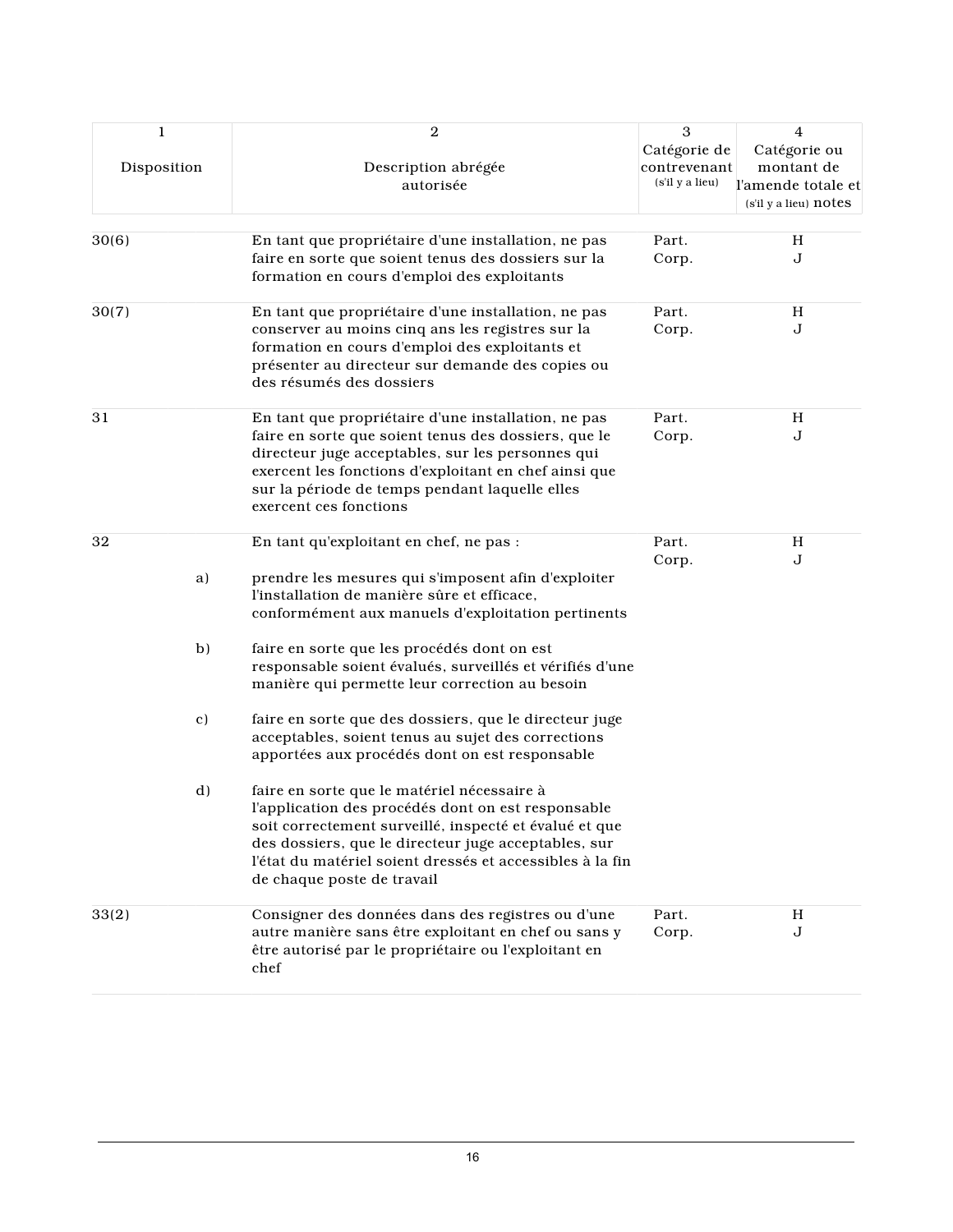|             | 2                                                                   | 3               | 4                           |
|-------------|---------------------------------------------------------------------|-----------------|-----------------------------|
|             |                                                                     | Catégorie de    | Catégorie ou                |
| Disposition | Description abrégée                                                 | contrevenant    | montant de                  |
|             | autorisée                                                           | (s'il y a lieu) | l'amende totale et          |
|             |                                                                     |                 | $(s'i'$ l y a lieu) $notes$ |
| 33(5)       | En tant qu'exploitant en chef ou en tant que personne               | Part.           | H                           |
|             | autorisée par ce dernier, ne pas consigner des                      | Corp.           | J                           |
|             | renseignements dans un registre ou d'une autre<br>manière, à savoir |                 |                             |
| 33(7)       | Supprimer des données complètes ou partielles                       | Part.           | H                           |
|             | consignées dans un registre ou autrement                            | Corp.           | J                           |
| 34(2)       | Refuser l'accès à des fins d'inspection                             | Part.           | H                           |
|             |                                                                     | Corp.           | J                           |
|             |                                                                     |                 |                             |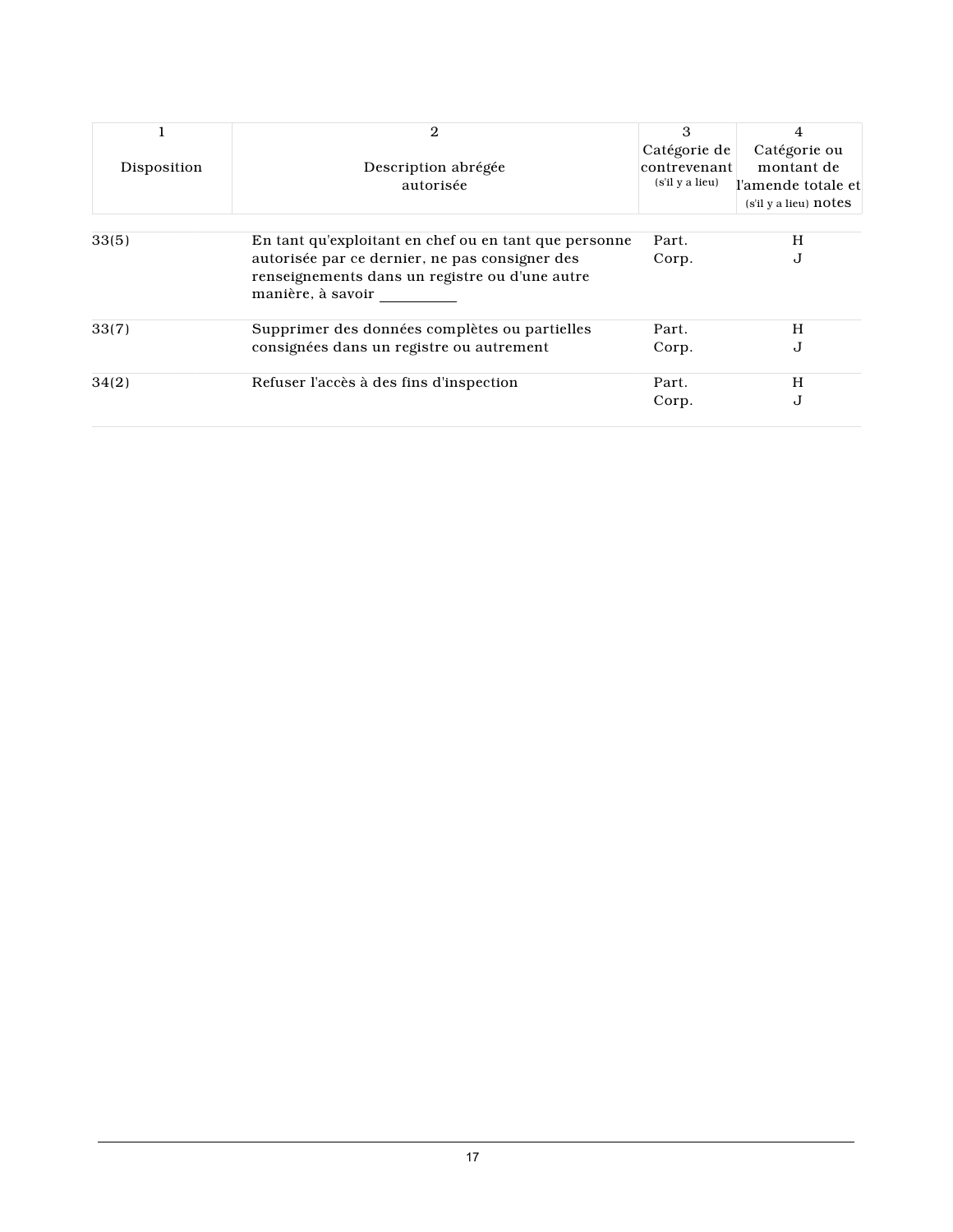## ANNEXE G [paragraphe 2(7)]

|       | 1              | $\overline{2}$                                                                                                                                                                                                                                                                                                                                    | 3                                               | $\overline{4}$                                                                  |
|-------|----------------|---------------------------------------------------------------------------------------------------------------------------------------------------------------------------------------------------------------------------------------------------------------------------------------------------------------------------------------------------|-------------------------------------------------|---------------------------------------------------------------------------------|
|       | Disposition    | Description abrégée<br>autorisée                                                                                                                                                                                                                                                                                                                  | Catégorie de<br>contrevenant<br>(s'il y a lieu) | Catégorie ou<br>montant de<br>l'amende totale et<br>$(s'i'$ l y a lieu) $notes$ |
|       |                |                                                                                                                                                                                                                                                                                                                                                   |                                                 |                                                                                 |
|       | R.M. 72/2007   | REGLEMENT SUR LES HEURES                                                                                                                                                                                                                                                                                                                          |                                                 |                                                                                 |
|       |                | DE SERVICE DES CONDUCTEURS                                                                                                                                                                                                                                                                                                                        |                                                 |                                                                                 |
| 4     | b)             | Contrairement à l'alinéa 4b) du Règlement sur les<br>heures de service des conducteurs de véhicule<br>utilitaire, DORS/2005-313, conduire un véhicule<br>utilitaire alors que le fait de le conduire compromettrait<br>ou risquerait de compromettre sa propre sécurité ou<br>santé ou celle du public ou des employés du<br>transporteur routier |                                                 | $\mathbf F$                                                                     |
| 4     | $\mathbf{c}$ ) | Contrairement à l'alinéa 4c) du Règlement sur les<br>heures de service des conducteurs de véhicule<br>utilitaire, DORS/2005-313, conduire un véhicule<br>utilitaire tout en faisant l'objet d'une déclaration de<br>mise hors service                                                                                                             |                                                 | $\mathbf{F}$                                                                    |
| 4     | $\mathbf{d}$   | Contrairement à l'alinéa 4d) du Règlement sur les<br>heures de service des conducteurs de véhicule<br>utilitaire, DORS/2005-313, conduire un véhicule<br>utilitaire autrement qu'en conformité avec ce règlement                                                                                                                                  |                                                 | $\mathbf{F}$                                                                    |
| 12(1) |                | Contrairement au paragraphe 12(1) du Règlement sur<br>les heures de service des conducteurs de véhicule<br>utilitaire, DORS/2005-313, conduire un véhicule<br>utilitaire après avoir accumulé 13 heures de conduite<br>au cours d'une journée                                                                                                     |                                                 | $\mathbf F$                                                                     |
| 12(2) |                | Contrairement au paragraphe 12(2) du Règlement sur<br>les heures de service des conducteurs de véhicule<br>utilitaire, DORS/2005-313, conduire un véhicule<br>utilitaire après avoir accumulé 14 heures de service au<br>cours d'une journée                                                                                                      |                                                 | $\mathbf{F}$                                                                    |
| 13(1) |                | Contrairement au paragraphe 13(1) du Règlement sur<br>les heures de service des conducteurs de véhicule<br>utilitaire, DORS/2005-313, recommencer à conduire<br>après avoir accumulé 13 heures de conduite mais sans<br>avoir pris au moins 8 heures de repos consécutives                                                                        |                                                 | F                                                                               |
| 13(2) |                | Contrairement au paragraphe 13(2) du Règlement sur<br>les heures de service des conducteurs de véhicule<br>utilitaire, DORS/2005-313, recommencer à conduire<br>après avoir accumulé 14 heures de service mais sans<br>avoir pris au moins 8 heures de repos consécutives                                                                         |                                                 | F                                                                               |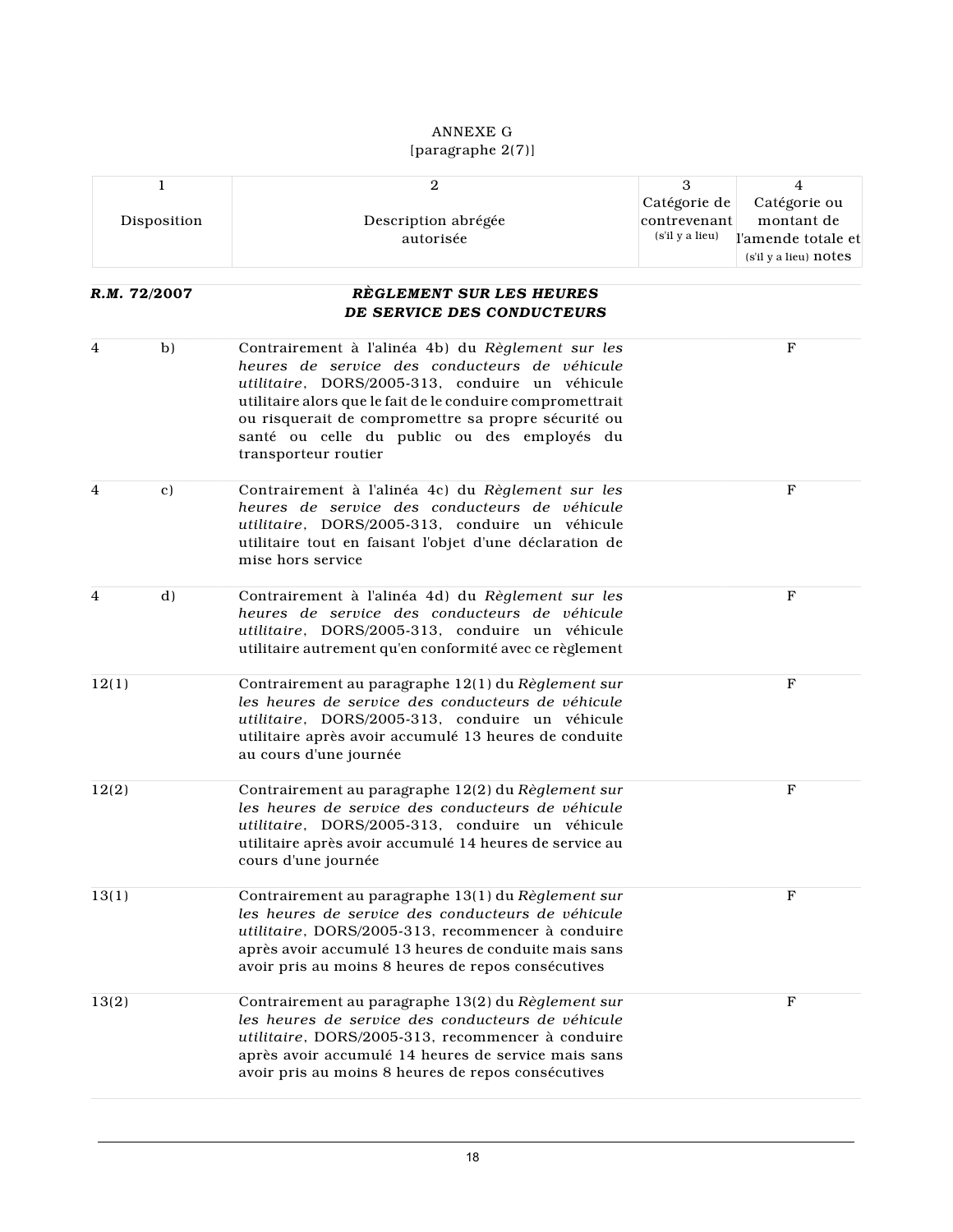| 13(3) |    | Contrairement au paragraphe 13(3) du Règlement sur<br>les heures de service des conducteurs de véhicule<br>utilitaire, DORS/2005-313,<br>conduire<br>après<br>que 16 heures se sont écoulées entre la fin de la plus<br>récente période de 8 heures de repos consécutives ou<br>plus et le début de la prochaine période d'au<br>moins 8 heures de repos consécutives                                                       | F            |
|-------|----|-----------------------------------------------------------------------------------------------------------------------------------------------------------------------------------------------------------------------------------------------------------------------------------------------------------------------------------------------------------------------------------------------------------------------------|--------------|
| 14(1) |    | Contrairement au paragraphe 14(1) du Règlement sur<br>les heures de service des conducteurs de véhicule<br>utilitaire, DORS/2005-313, en tant que conducteur de<br>véhicule utilitaire, ne pas prendre au moins 10 heures<br>de repos au cours d'une journée                                                                                                                                                                | $\mathbf F$  |
| 25    |    | Contrairement à l'article 25 du Règlement sur les<br>heures de service des conducteurs de véhicule<br>utilitaire, DORS/2005-313, conduire un véhicule<br>utilitaire sans avoir pris au moins 24 heures de repos<br>consécutives au cours des 14 jours qui précèdent                                                                                                                                                         | F            |
| 26    |    | Contrairement à l'article 26 du Règlement sur les<br>heures de service des conducteurs de véhicule<br>utilitaire, DORS/2005-313, en tant que conducteur de<br>véhicule utilitaire qui suit le cycle 1, conduire<br>immédiatement après avoir accumulé 70 heures de<br>service au cours d'une période de 7 jours ou, dans le<br>cas où il a remis les heures à zéro, au cours de la<br>période du cycle qui s'est terminé    | F            |
| 27    | a) | Contrairement à l'alinéa 27a) du Règlement sur les<br>heures de service des conducteurs de véhicule<br>utilitaire, DORS/2005-313, en tant que conducteur de<br>véhicule utilitaire qui suit le cycle 2, conduire<br>immédiatement après avoir accumulé 120 heures de<br>service au cours d'une période de 14 jours ou, dans le<br>cas où il a remis les heures à zéro, au cours de la<br>période du cycle qui s'est terminé | F            |
| 27    | b) | Contrairement à l'alinéa 27b) du Règlement sur les<br>heures de service des conducteurs de véhicule<br>utilitaire, DORS/2005-313, en tant que conducteur de<br>véhicule utilitaire qui suit le cycle 2 et qui a<br>accumulé 70 heures de service au cours d'une période<br>de 14 jours, recommencer à conduire sans avoir pris<br>au moins 24 heures de repos consécutives                                                  | F            |
| 77(1) |    | Contrairement au paragraphe 77(1) du Règlement<br>sur les heures de service des conducteurs de<br>véhicule utilitaire, DORS/2005-313, en tant que<br>transporteur routier, ne pas veiller à l'installation et à<br>la fixation correcte d'un dispositif de consignation<br>électronique (DCE)                                                                                                                               | $\mathbf{F}$ |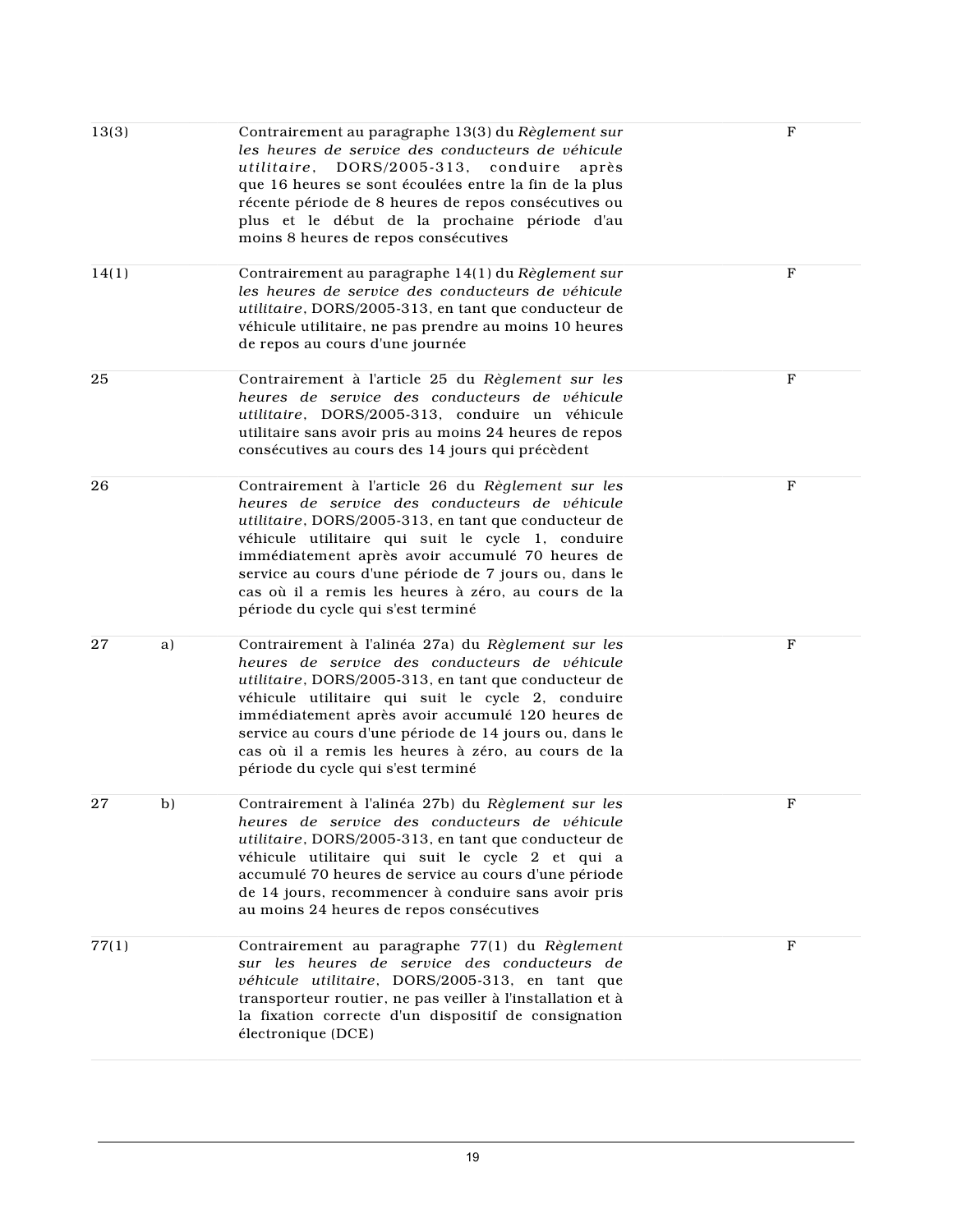| 77(2) | Contrairement au paragraphe 77(2) du Règlement sur<br>les heures de service des conducteurs de véhicule<br>utilitaire, DORS/2005-313, en tant que conducteur de<br>véhicule utilitaire, ne pas consigner, au fur et à mesure<br>que ses activités changent, tous les renseignements<br>relatifs à un rapport d'activités ou, en tant que<br>transporteur routier, ne pas exiger qu'un conducteur de<br>véhicule utilitaire le fasse | $_{\rm F}$   |
|-------|-------------------------------------------------------------------------------------------------------------------------------------------------------------------------------------------------------------------------------------------------------------------------------------------------------------------------------------------------------------------------------------------------------------------------------------|--------------|
| 77(4) | Contrairement au paragraphe 77(4) du Règlement sur<br>les heures de service des conducteurs de véhicule<br>utilitaire, DORS/2005-313, en tant que transporteur<br>routier, ne pas veiller à ce qu'un DCE soit configuré de<br>manière à ce qu'il soit possible d'indiquer des<br>manœuvres                                                                                                                                          | $_{\rm F}$   |
| 77(5) | Contrairement au paragraphe 77(5) du Règlement sur<br>les heures de service des conducteurs de véhicule<br>utilitaire, DORS/2005-313, en tant que conducteur de<br>véhicule utilitaire, ne pas entrer manuellement ou<br>vérifier des renseignements dans un DCE                                                                                                                                                                    | $\mathbf{F}$ |
| 77(6) | Contrairement au paragraphe 77(6) du Règlement sur<br>les heures de service des conducteurs de véhicule<br>utilitaire, DORS/2005-313, en tant que conducteur de<br>véhicule utilitaire, utiliser plus d'un DCE en même<br>temps ou, en tant que transporteur routier, demander,<br>imposer ou permettre à un conducteur de véhicule<br>utilitaire de le faire                                                                       | $_{\rm F}$   |
| 77(7) | Contrairement au paragraphe 77(7) du Règlement sur<br>les heures de service des conducteurs de véhicule<br>utilitaire, DORS/2005-313, en tant que transporteur<br>routier, ne pas veiller à ce qu'un véhicule utilitaire ait à<br>son bord une trousse de renseignements complète sur<br>le DCE                                                                                                                                     | $_{\rm F}$   |
| 77(8) | Contrairement au paragraphe 77(8) du Règlement sur<br>les heures de service des conducteurs de véhicule<br>utilitaire, DORS/2005-313, en tant que conducteur de<br>véhicule utilitaire, ne pas consigner des renseignements<br>de manière complète et exacte dans un rapport<br>d'activités ou, en tant que transporteur routier, ne pas<br>veiller à ce qu'un conducteur de véhicule utilitaire le<br>fasse                        | $\mathbf F$  |
| 78(1) | Contrairement au paragraphe 78(1) du Règlement sur<br>les heures de service des conducteurs de véhicule<br>utilitaire, DORS/2005-313, en tant que transporteur<br>routier, ne pas veiller à ce qu'un DCE soit étalonné et<br>entretenu correctement                                                                                                                                                                                 | $\mathbf{F}$ |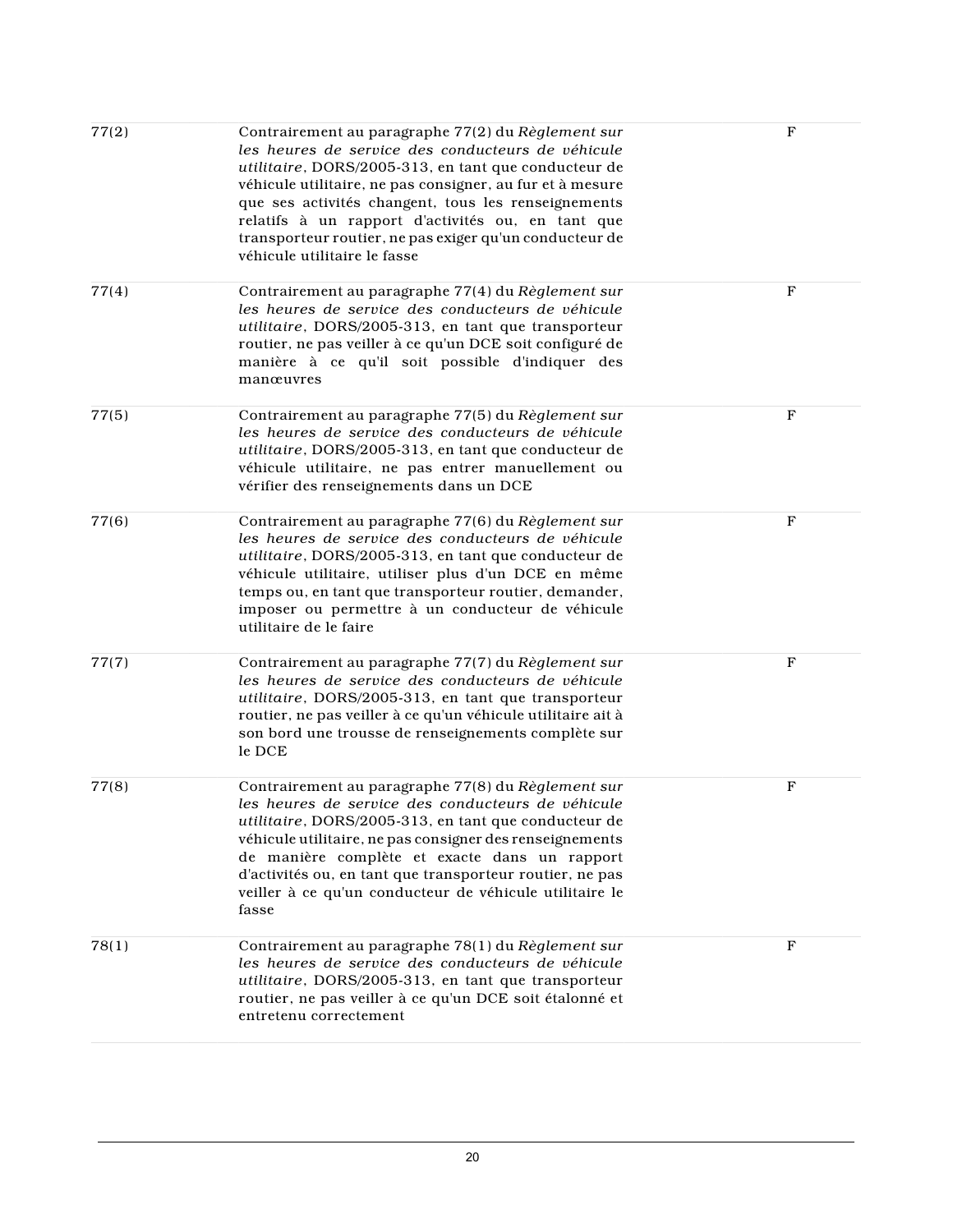| 78(2)   | Contrairement au paragraphe 78(2) du Règlement sur<br>les heures de service des conducteurs de véhicule<br>utilitaire, DORS/2005-313, en tant que conducteur de<br>véhicule utilitaire, ne pas informer un transporteur<br>routier d'une défaillance d'un DCE                           | $\mathbf F$  |
|---------|-----------------------------------------------------------------------------------------------------------------------------------------------------------------------------------------------------------------------------------------------------------------------------------------|--------------|
| 78(3)   | Contrairement au paragraphe 78(3) du Règlement sur<br>les heures de service des conducteurs de véhicule<br>utilitaire, DORS/2005-313, en tant que conducteur de<br>véhicule utilitaire, ne pas consigner les renseignements<br>relatifs à une défaillance d'un DCE                      | $\mathbf{F}$ |
| 78(4)   | Contrairement au paragraphe 78(4) du Règlement sur<br>les heures de service des conducteurs de véhicule<br>utilitaire, DORS/2005-313, en tant que conducteur de<br>véhicule utilitaire, ne pas consigner un code de<br>défaillance dans un rapport d'activités dans le délai<br>imparti | F            |
| 78(5)   | Contrairement au paragraphe 78(5) du Règlement sur<br>les heures de service des conducteurs de véhicule<br>utilitaire, DORS/2005-313, en tant que transporteur<br>routier, ne pas réparer ou remplacer un DCE défaillant<br>dans le délai imparti                                       | $\mathbf{F}$ |
| 78(6)   | Contrairement au paragraphe 78(6) du Règlement sur<br>les heures de service des conducteurs de véhicule<br>utilitaire, DORS/2005-313, en tant que transporteur<br>routier, ne pas tenir un registre complet des<br>défaillances des DCE                                                 | $\mathbf{F}$ |
| 78(7)   | Contrairement au paragraphe 78(7) du Règlement sur<br>les heures de service des conducteurs de véhicule<br>utilitaire, DORS/2005-313, en tant que transporteur<br>routier, ne pas conserver les données relatives aux<br>défaillances des DCE pendant six mois                          | F            |
| 78.1    | Contrairement à l'article 78.1 du Règlement sur les<br>heures de service des conducteurs de véhicule<br><i>utilitaire</i> , DORS/2005-313, en tant que transporteur<br>routier, ne pas mettre en place et tenir à jour un<br>système de comptes des DCE conforme à la norme             | $_{\rm F}$   |
| 78.2    | Contrairement à l'article 78.2 du Règlement sur les<br>heures de service des conducteurs de véhicule<br>utilitaire, DORS/2005-313, en tant que conducteur de<br>véhicule utilitaire, ne pas certifier l'exactitude d'un<br>rapport d'activités dans le délai imparti                    | F            |
| 78.3(1) | Contrairement au paragraphe 78.3(1) du Règlement<br>sur les heures de service des conducteurs de véhicule<br>utilitaire, DORS/2005-313, en tant que transporteur<br>routier, ne pas vérifier l'exactitude d'un rapport<br>d'activités certifié                                          | F            |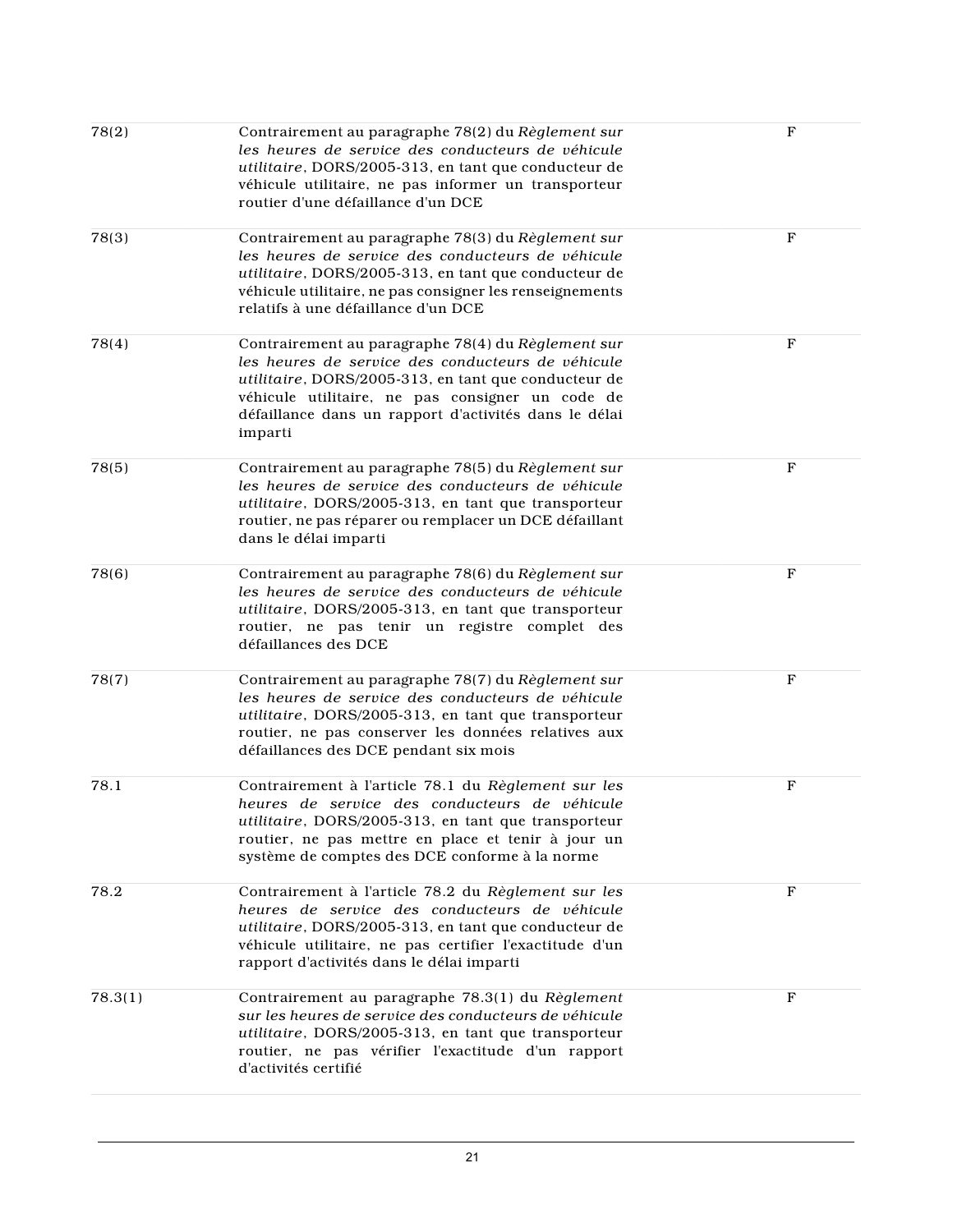| 78.3(2) | Contrairement au paragraphe 78.3(2) du Règlement<br>sur les heures de service des conducteurs de véhicule<br>utilitaire, DORS/2005-313, en tant que conducteur de<br>véhicule utilitaire, ne pas certifier de nouveau<br>l'exactitude d'un rapport d'activités modifié                                                                                                                                                | $\mathbf F$  |
|---------|-----------------------------------------------------------------------------------------------------------------------------------------------------------------------------------------------------------------------------------------------------------------------------------------------------------------------------------------------------------------------------------------------------------------------|--------------|
| 81(1)   | Contrairement au paragraphe 81(1) du Règlement sur<br>les heures de service des conducteurs de véhicule<br>utilitaire, DORS/2005-313, en tant que conducteur de<br>véhicule utilitaire, ne pas remplir un rapport d'activités<br>consignant toutes ses heures de repos et de service<br>pour la journée, ou en tant que transporteur routier, ne<br>pas exiger qu'un conducteur de véhicule utilitaire le<br>fasse    | $\mathbf{F}$ |
| 82(1)   | Contrairement au paragraphe 82(1) du Règlement sur<br>les heures de service des conducteurs de véhicule<br>utilitaire, DORS/2005-313, en tant que conducteur de<br>véhicule utilitaire, ne pas consigner les renseignements<br>requis dans un rapport d'activités au début de chaque<br>journée                                                                                                                       | $\mathbf{F}$ |
| 82(2)   | Contrairement au paragraphe 82(2) du Règlement sur<br>les heures de service des conducteurs de véhicule<br>utilitaire, DORS/2005-313, en tant que conducteur de<br>véhicule utilitaire, ne pas remplir la grille d'activités de<br>la façon voulue                                                                                                                                                                    | F            |
| 82(6)   | Contrairement au paragraphe 82(6) du Règlement sur<br>les heures de service des conducteurs de véhicule<br>utilitaire, DORS/2005-313, en tant que conducteur de<br>véhicule utilitaire, ne pas inclure les renseignements<br>requis dans une grille d'activités ou ne pas signer un<br>rapport d'activités, ou en tant que transporteur routier,<br>ne pas exiger qu'un conducteur de véhicule utilitaire le<br>fasse | F            |
| 86(1)   | Contrairement au paragraphe 86(1) du Règlement sur<br>les heures de service des conducteurs de véhicule<br>utilitaire, DORS/2005-313, en tant que conducteur de<br>véhicule utilitaire, conserver plus d'un rapport<br>d'activités par jour                                                                                                                                                                           | $\mathbf F$  |
| 86(2)   | Contrairement au paragraphe 86(2) du Règlement sur<br>les heures de service des conducteurs de véhicule<br>utilitaire, DORS/2005-313, inscrire des renseignements<br>inexacts dans un rapport d'activités ou falsifier, abîmer<br>ou mutiler un rapport d'activités ou un document<br>justificatif                                                                                                                    | F            |